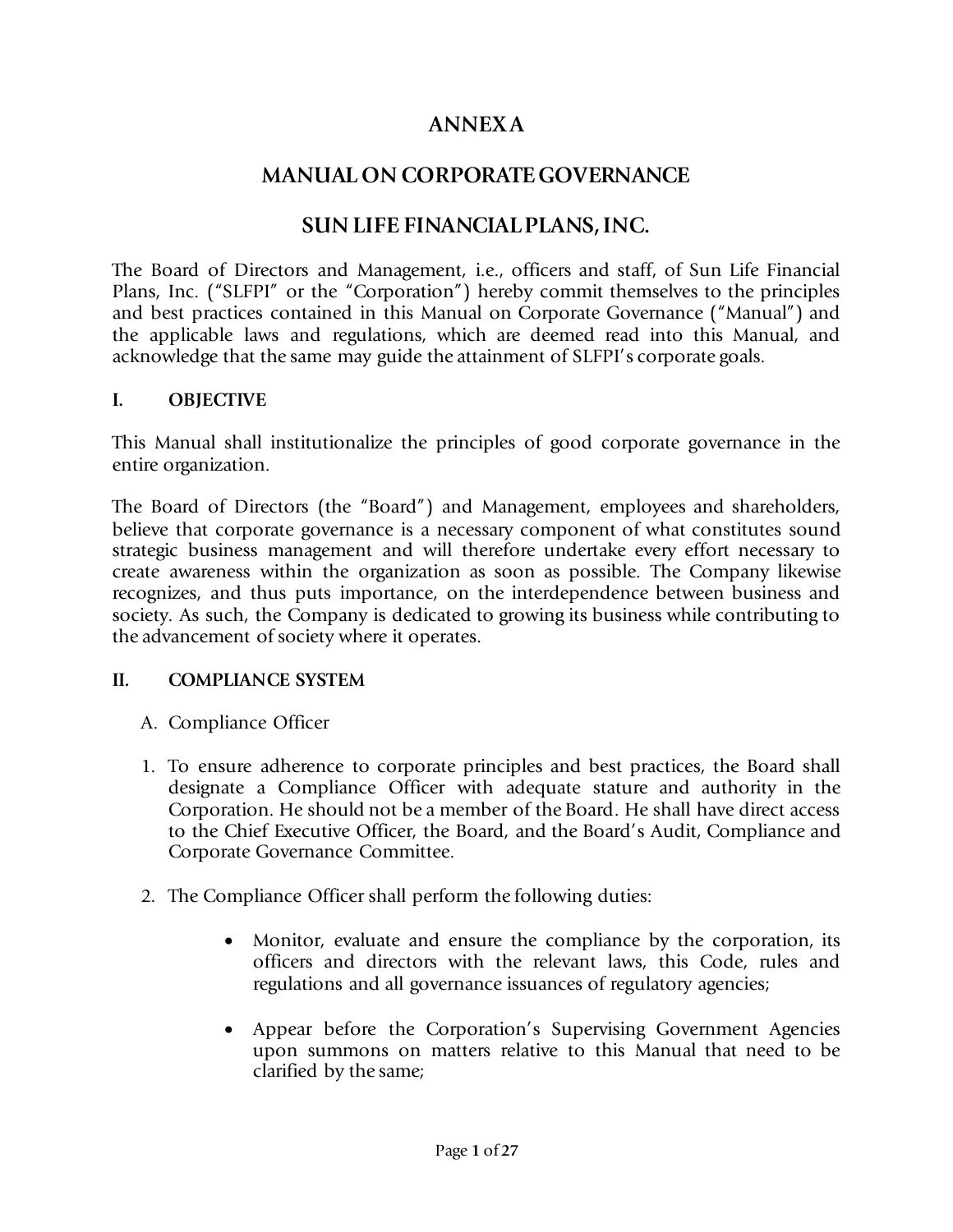- Determine violation/s of the Manual and recommend the penalty for violation thereof for further review and approval of the Board;
- Collaborate with other departments to properly address compliance issues, which may be subject to investigation;
- Identify possible areas of compliance issues and works towards the resolution of the same;
- Ensure the attendance of board members and key officers to relevant trainings;
- Perform such other duties and responsibilities as may be provided by the IC;
- Annually attend a training on corporate governance;
- Issue a certification when necessary, on the extent of the Corporation's compliance with this Manual for the completed year, explaining the reason/s for the latter's deviation from the same;
- Identify, monitor and control compliance risks;
- Sit as a resource person in the Review Committee for Related Party Transactions;
- Ensure that the Corporation complies with relevant rules and regulations and is informed of regulatory developments in areas affecting related parties;
- Aid in the review of the Corporation's transactions and identify any potential RPT that would require review by the Board or RPT Committee; and
- Ensure that the RPT policy is kept updated and is properly implemented throughout the Corporation.
- 3. The appointment of the Compliance Officer shall be immediately disclosed to the Corporation's Supervising Government Agencies. All correspondence relative to the Compliance Officer's functions as such shall be addressed to the Compliance Officer.
- B. Plan of Compliance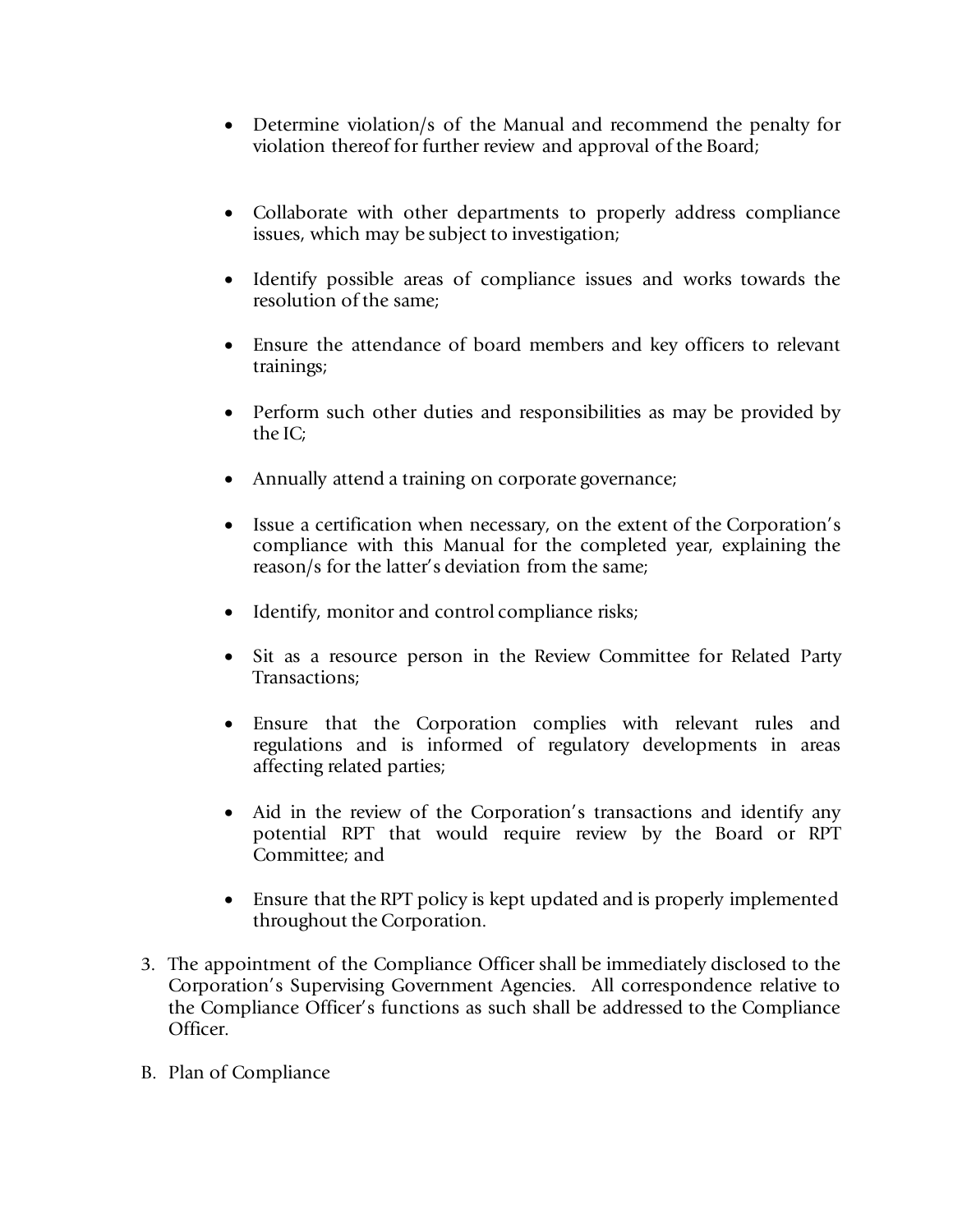1. Board of Directors

Compliance with the principles of good corporate governance shall start with the Board of Directors.

It shall be the Board's responsibility to foster the long term success of the Corporation and secure its sustained competitiveness in a manner consistent with its fiduciary responsibility, which it shall exercise in the best interest of the Corporation, its shareholders and other stakeholders. The Board shall conduct itself with utmost honesty and integrity in the discharge of its duties, functions and responsibilities.

The Board of Directors shall possess the necessary qualifications to effectively participate and help secure objective, independent judgment on company affairs and to substantiate proper checks and balances. It shall be headed by a competent and qualified Chairperson. It shall be composed of directors with a collective knowledge, experience or expertise that is relevant to the company's industry. There must be an appropriate mix of competence and expertise in the Board and its members remain must qualified for their positions individually and collectively, to enable it to fulfill its roles and responsibilities and respond to the needs of the organization based on the evolving business environment and strategic direction.

The Corporation adopts a policy on Board diversity. It accepts nominations for directorship of individuals of all ages, ethnicity, culture, skill, competence, knowledge, and gender. The Company recognizes that a diversified Board contributes to optimal decision-making.

a. General Responsibility

A director's office is one of trust and confidence. A director shall act in a manner characterized by transparency, accountability and fairness.

b. Specific Duties and Functions

To ensure a high standard of best practice for the Corporation and its stakeholders, the Board shall:

- Install a process of selection to ensure a mix of competent directors and officers;
- Determine the Corporation's purpose, its vision and mission and strategies to carry out its objectives;
- Ensure that the Corporation complies with all relevant laws, regulations and codes of best business practices;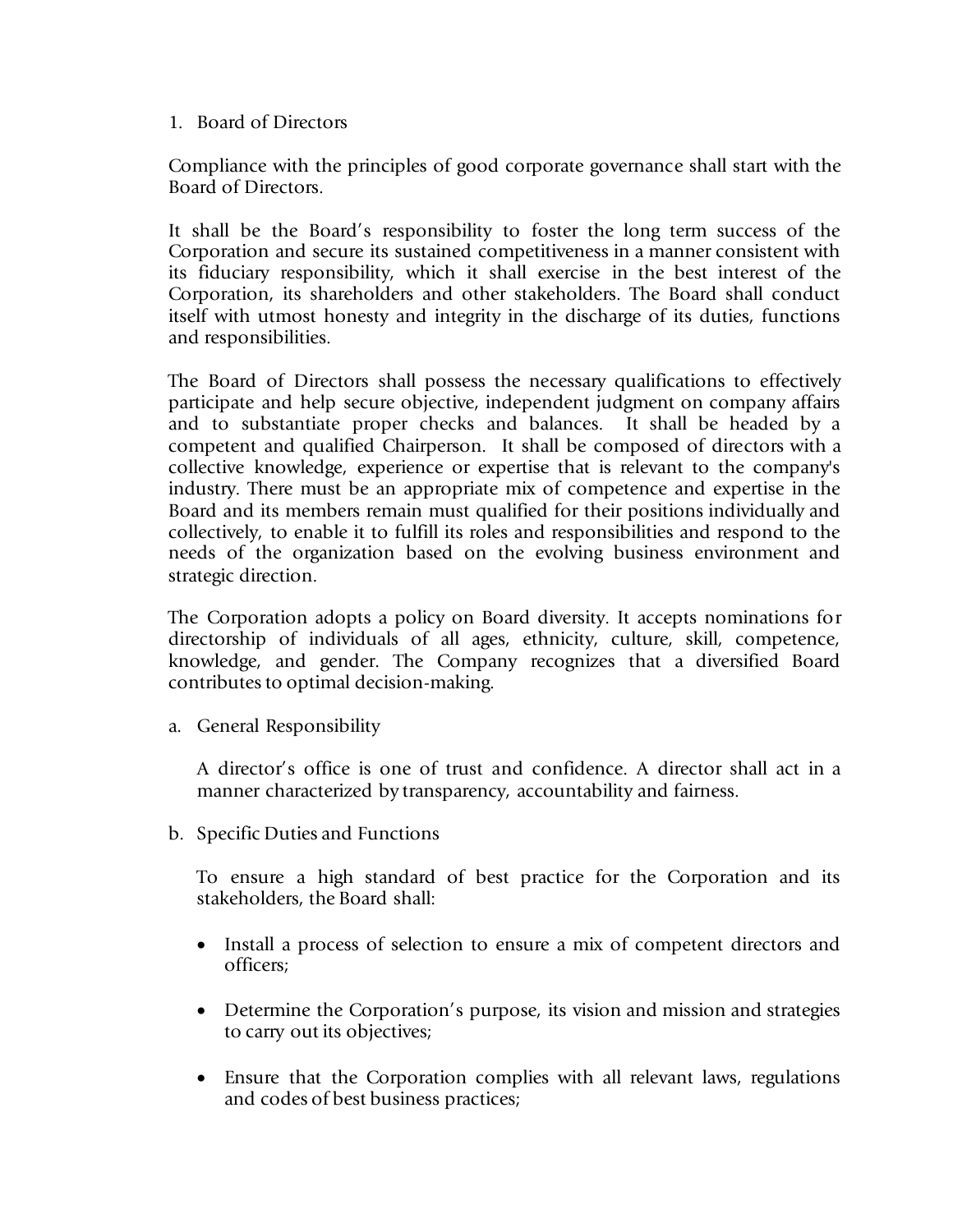- Identify the Corporation's major and other stakeholders and formulate a clear policy on communicating or relating with them through an effective investor relations program;
- Adopt a system of internal checks and balances and oversee that an appropriate internal control system is in place, including setting up a mechanism for monitoring and managing potential/actual conflicts of interest of board members, management, and shareholders/members. In the performance of the Board's oversight responsibility, the minimum internal control mechanisms may include overseeing the implementation of the key control functions, such as risk management, compliance and internal audit, and reviewing the corporation's human resource policies, conflict of interest situations, compensation program for employees and management succession plan;
- Disclose all relevant and material information on individual board members and key executives to evaluate their experience and qualifications, and assess any potential conflicts of interest that might affect their judgment;
- Properly discharge Board functions by meeting regularly. Independent views during Board meetings shall be given due consideration and all such meetings shall be minuted;
- Keep Board authority within the powers of the institution as prescribed in the Articles of Incorporation and By-Laws, and in existing laws, rules and regulations;
- Accomplish the Corporation's Board Effectiveness Questionnaire on an annual basis;
- Review and guide corporate strategy, major plans of action, risk management policies and procedures, annual budgets and business plans; set performance objectives; monitor implementation and corporate performance; and oversee major capital expenditures, acquisitions and divestitures;
- Ensure and adopt an effective succession planning program for directors, key officers and Management to ensure growth and continued increase in the shareholders' value;
- Determine the relationship between remuneration and performance of key officers and board members which should be aligned with the long-term interests of the company; and consider the following key factors: 1) the level of remuneration must be commensurate to the role; 2) no director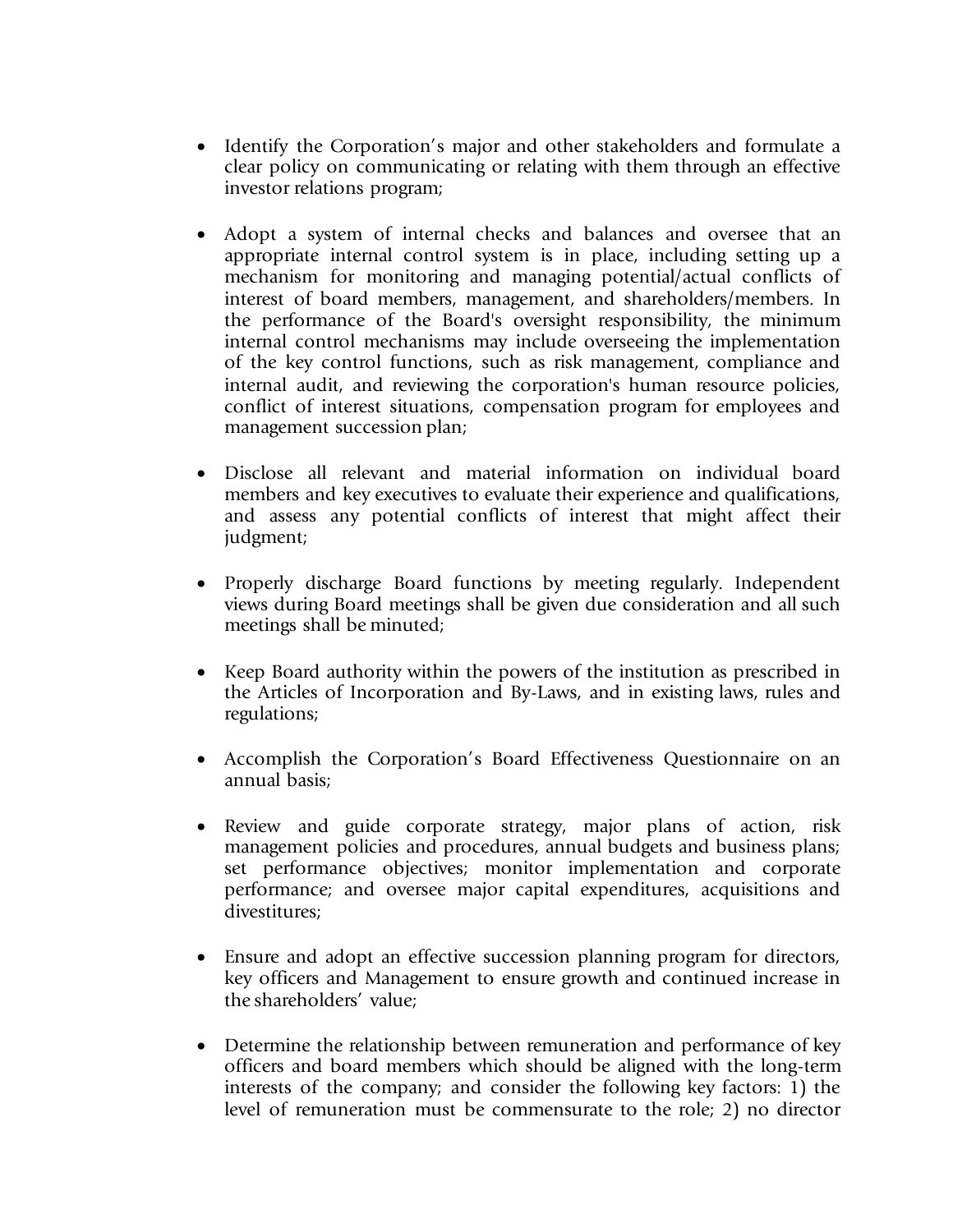should participate in the determination of his own per diem or compensation; and 3) remuneration pay-out schedules should be sensitive to risk outcomes over a multi-year horizon. For employees in control functions (e.g., risk, compliance and internal audit), their remuneration is determined independent of any business line being overseen, and performance measures are based principally on the achievement of their objectives so as not to compromise their independence;

- Primarily responsible for approving the selection of the: (i) Management led by the CEO, and (ii) control functions lead by the Risk Officer, Compliance Officer, and Country Audit Head, to the extent allowed by company policies;
- Establish an effective performance evaluation framework that will ensure that the Management, including the Chief Executive Officer or his equivalent, and personnel's performance is at par with the standards set by the Board and Senior Management;
- Identify the Corporation's various stakeholders, promote cooperation between them and the Corporation in creating wealth, growth and sustainability, and provide a mechanism on the fair treatment and protection of stakeholders; and
- Have the overall responsibility in ensuring that transactions with related parties are handled in a sound and prudent manner, with integrity, and in compliance with applicable laws and regulations to protect the interest of policyholders, members, plan holders, card holders, claimants, creditors and other stakeholders; including:
	- o To observe good governance and approve an overarching policy on the handling of RPTs to ensure that there is effective compliance with existing laws, rules and regulations at all times, that these are conducted on an arm's length basis, and that no stakeholder is unduly disadvantaged. A group-wide RPT policy shall be adopted, encompassing all entries within the group, taking into account their size, structure, risk profile and complexity of operations.
	- o To approve all material RPTs, those that cross the materiality threshold, and write-off of material exposures to related parties, and submit the same for confirmation by majority vote of the stockholders in the annual stockholders' meeting. Any renewal or material changes in the terms and conditions of RPTs shall also be approved by the board of directors.
	- o To receive reports on breaches of internal limits or sub-limits for individual and aggregate exposures to a related party and for aggregate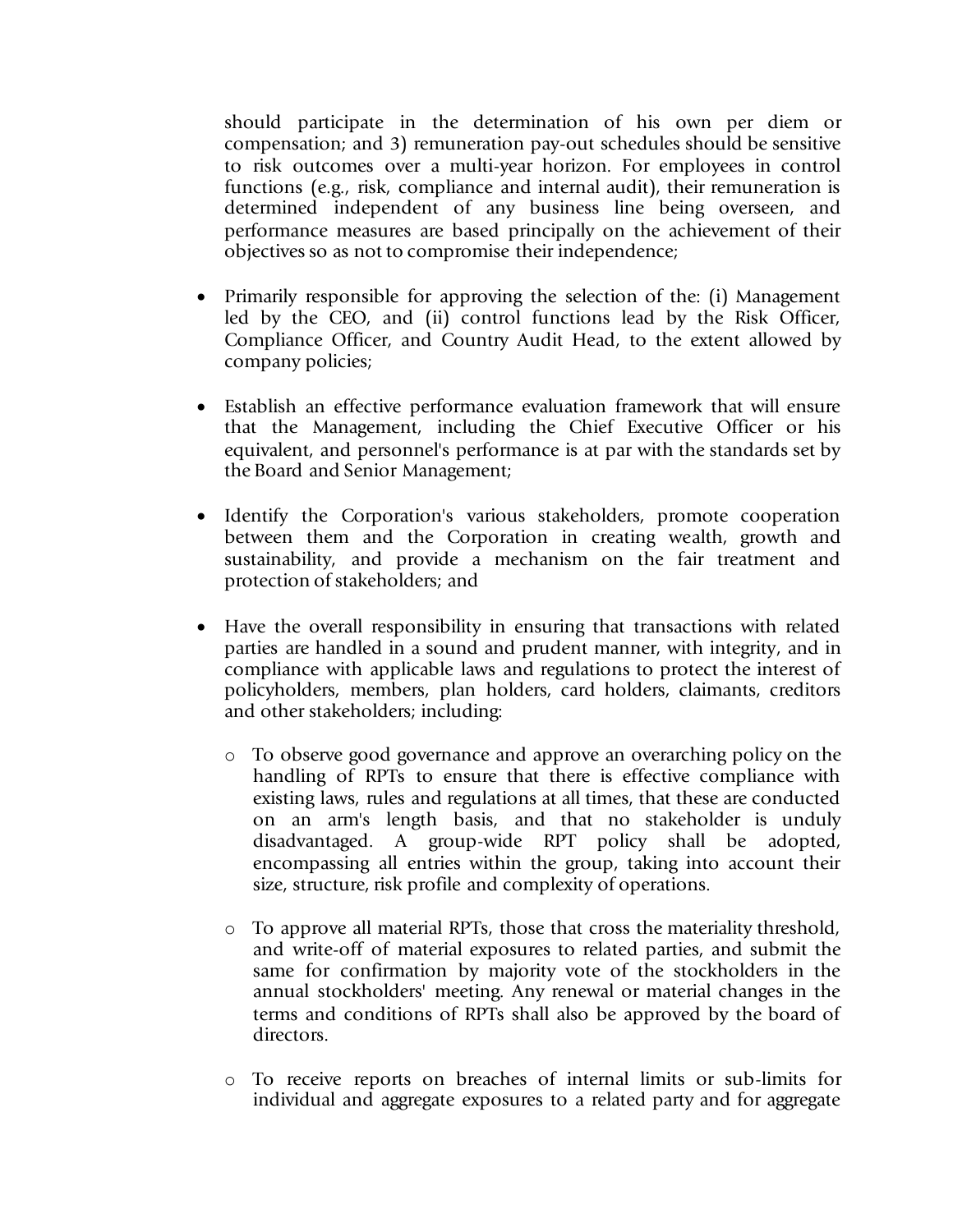exposures to all related parties, and decide whether to accept the exposure or to take steps to address the breaches, as may be necessary, and to duly document the foregoing in the minutes of the meetings.

- o To delegate to appropriate management committee the approval of RPTs that are below the materiality threshold, subject to confirmation by the board of directors.
- o To establish an effective system to: a. Determine, identify and monitor related parties and RPTs; b. Continuously review and evaluate existing relationships between and among businesses and counterparties; and c. Identify, measure, monitor and control risks arising from RPT; and. d. Approve any changes in the policies and procedures regarding the foregoing.
- o To maintain adequate capital against risks associated with exposures to related parties. ln this regard, material risks arising from RPTs shall be considered in the capital planning process.
- o To oversee the integrity, independence, and effectiveness of the policies and procedures for whistleblowing.
- o To ensure that senior management addresses legitimate issues on RPT that are raised.
- o To ensure that staff who raise concerns are protected from detrimental treatment or reprisals.
- To constitute an RPT Committee.
- c. Duties and Responsibilities of a Director

A director shall have the following duties and responsibilities:

- Act on a fully informed basis, in good faith, and with due diligence and care (Duty of Care);
- Act in the interest of the company and all its shareholders, and not those of the controlling company of the group or any other stakeholder (Duty of Loyalty);
- Attending Board and Committee meetings, and actively participating in deliberations and decisions in an objective manner, whether in person or through tele-/ videoconferencing, unless prevented by illness, death in the immediate family, serious accidents, or other analogous causes. Informing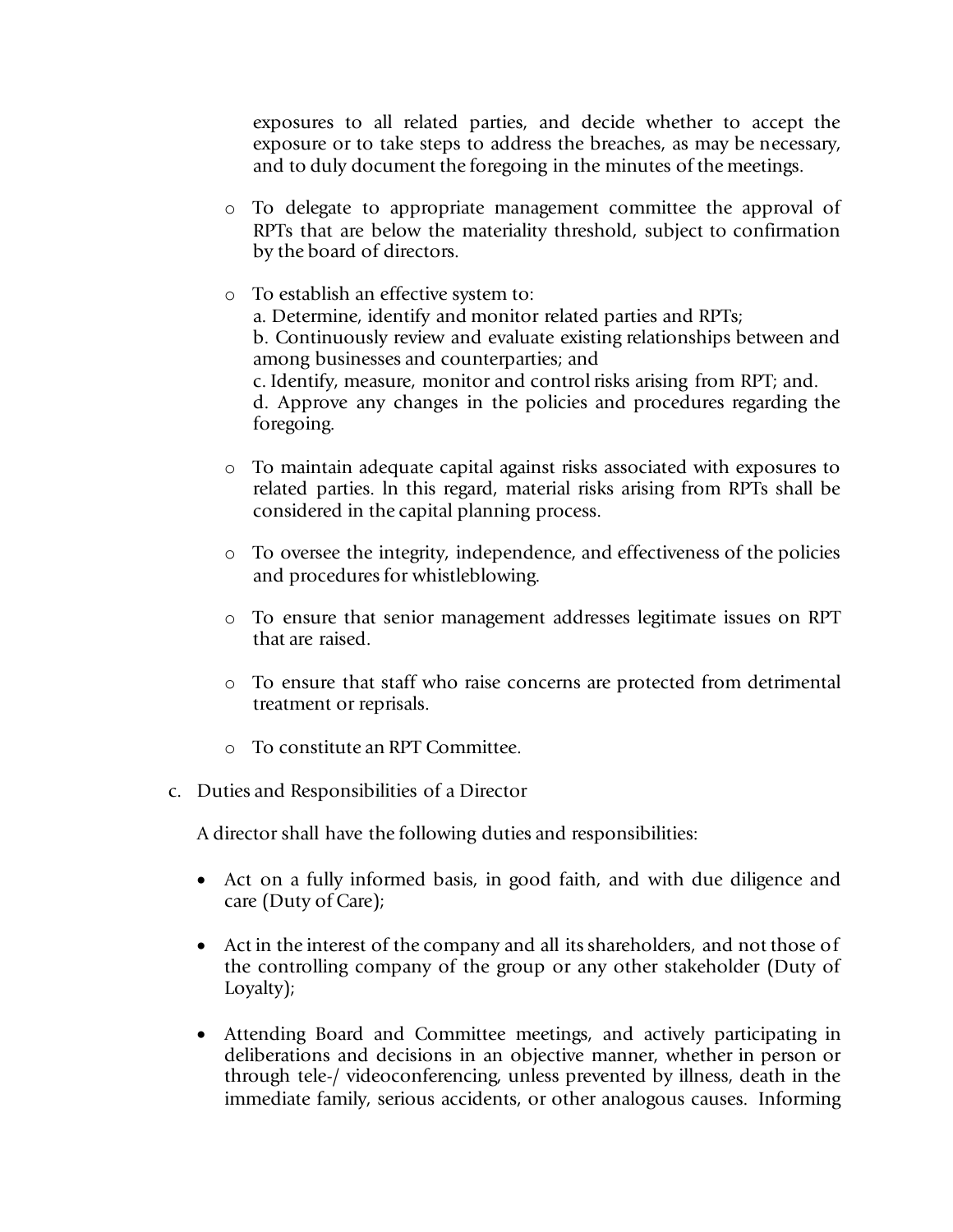himself or herself of significant matters dealt with at meetings not attended. Reviewing Board and Committee meeting materials and if necessary, are expected to ask the necessary questions or to seek clarifications and explanations.

- Disclosing any personal interest or conflict of interest in relation to any matter to be considered by the Board. Abstaining from taking any part in the deliberations for the same;
- Notifying the Board and assessing whether his present responsibilities and commitment to the Corporation will be affected, before accepting a directorship in another company;
- Conduct fair business transactions with the Corporation and ensure that personal interest does not bias Board decisions;
- Devote time and attention necessary to properly discharge his duties and responsibilities;
- Act judiciously;
- Exercise independent judgment;
- Have a working knowledge of the statutory and regulatory requirements affecting the Corporation, including the contents of its Articles of Incorporation and By-Laws, the requirements of the Corporation's Supervising Government Agencies, and where applicable, the requirements of other regulatory agencies;
- Observe confidentiality; and
- Ensure the continuing soundness, effectiveness and adequacy of the Corporation's control environment.
- d. Onboarding Orientation and Continuing Training for Directors

The orientation program for first-time directors and relevant annual continuing training for all directors aim to promote effective board performance and continuing qualification of the directors in carrying-out their duties and responsibilities. The orientation program for first-time directors shall be for at least eight (8) hours, while the annual continuing training shall be for at least four (4) hours.

All directors should be properly oriented upon joining the board. This ensures that new members are appropriately apprised of their duties and responsibilities, before beginning their directorships. The orientation program covers IC-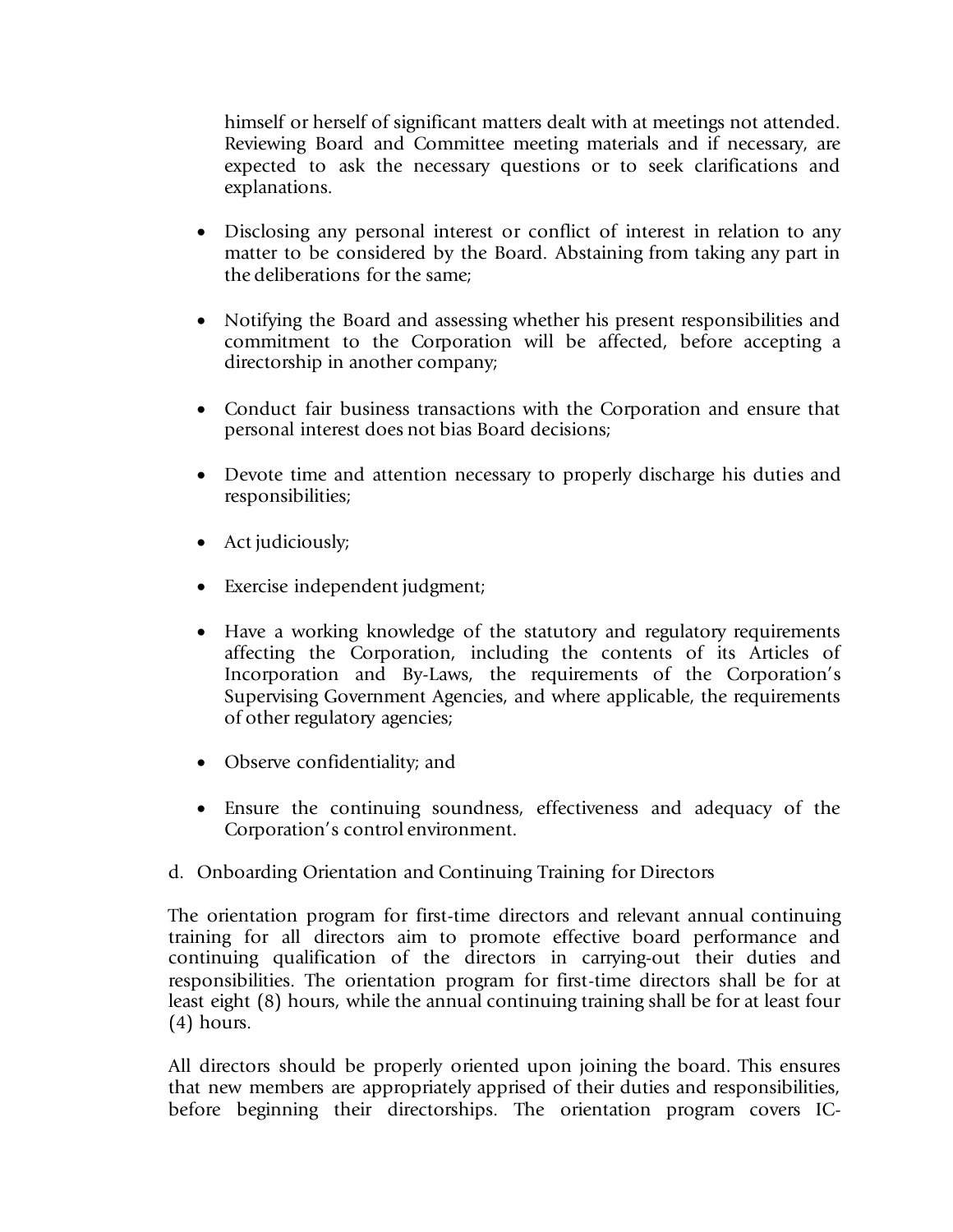mandated topics on corporate governance and an introduction to the company's business, Articles of Incorporation, and Code of Conduct.

The annual continuing training program makes certain that the directors are continuously informed of the developments in the business and regulatory environments, including emerging risks relevant to the Corporation. It involves courses on corporate governance matters relevant to the Corporation, including audit, internal controls, risk management, sustainability and strategy.

IC-mandated topics on corporate governance include the following:

- a. Code of Corporate Governance for IC Regulated Companies;
- b. ACGS and IC Annual Corporate Governance Report;
- c. Board Responsibilities;
- d. Illegal activities of corporations/ directors/officers;
- e. Protection of minority shareholders;
- f. Liabilities of directors;
- g. Confidentialities;
- h. Conflict of interest;
- i. RPT;
- j. Enterprise Risk management; and
- k. Case studies and Financial Reporting and Audit.
- e. Chairman

The Chairman guarantees that the Board receives accurate, timely, relevant, insightful, concise, and clear information to enable it to make sound decisions.

The Chairman ensures that the meeting's agenda focuses on strategic matters, including the overall risk appetite of the corporation, taking into account the developments in the business and regulatory environments, key governance concerns, and contentious issues that will significantly affect operations.

The Chairman facilitates discussions on key issues by fostering an environment conducive for constructive debate and leveraging on the skills and expertise of individual directors and ensures that the Board sufficiently challenges and inquires on reports submitted and representations made by Management.

The Chairman makes sure that performance of the Board is evaluated at least once a year and discussed or followed up on if necessary.

f. Independent Director

An Independent Director is a person who:

is not or was not a regular director, officer or employee of the covered entity, its subsidiaries, affiliates or related companies during the past three (3) years counted from the date of his election/appointment;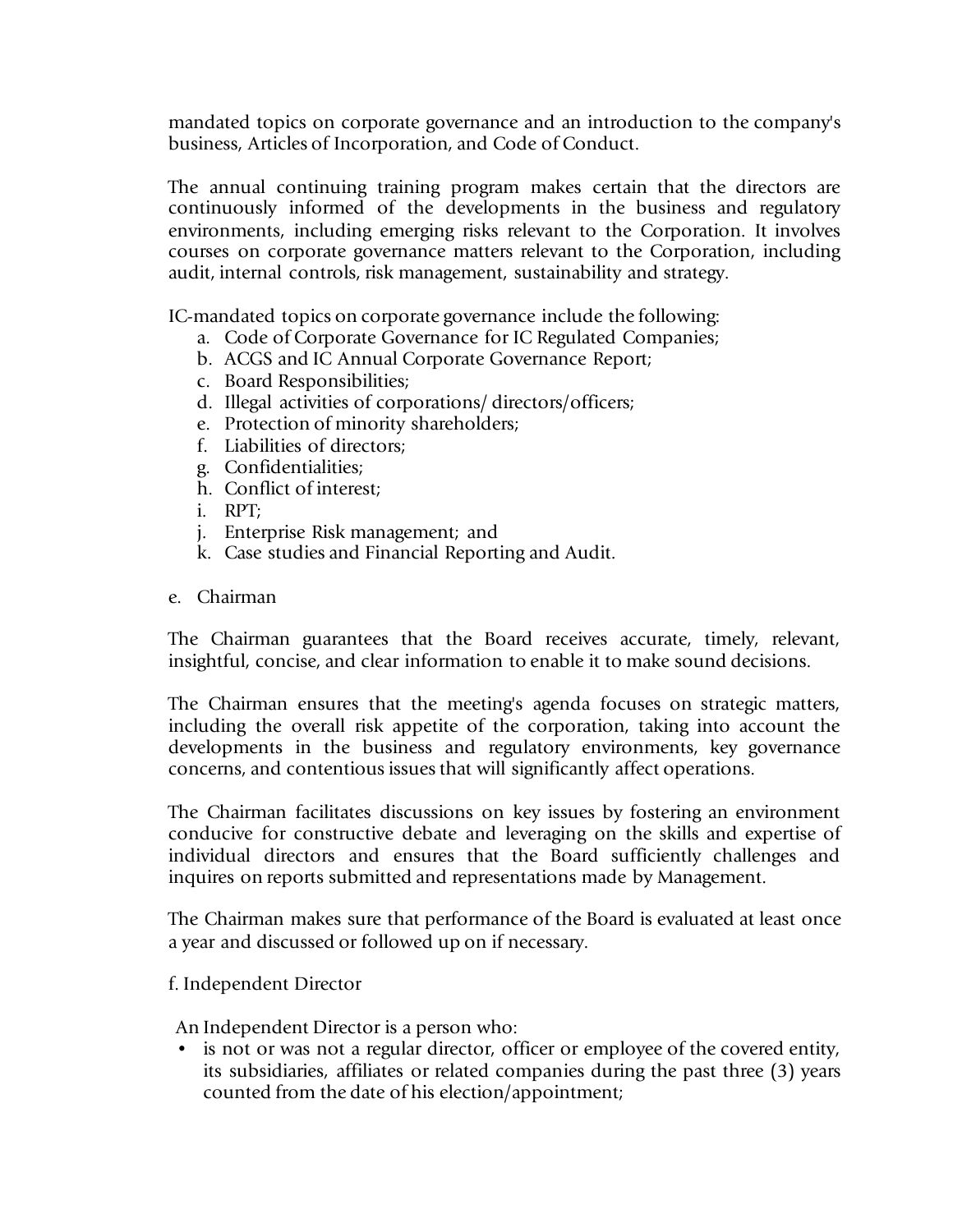- is not or was not a regular director, officer, or employee of the covered entity's substantial stockholders and their related companies during the past three (3) years counted from the date of his election/appointment;
- is not an owner of more than two percent (2%) of the outstanding shares or a stockholder with shares of stock sufficient to elect one (1) seat in the board of directors of the covered entity, or in any of its related companies or of its majority corporate shareholders;
- is not a relative by affinity or consanguinity within the fourth (4th) degree of a director, officer, or stockholder holding shares of stock sufficient to elect one (1) seat in the board of the covered entity or any of its related companies or of any of its substantial stockholders;
- is not acting as a nominee or representative of any director or substantial shareholder of the covered entity, any of its related companies or any of its substantial shareholders;
- is not or was not retained as professional adviser, auditor, consultant, agent or counsel of the covered entity, any of its related companies or any of its substantial shareholders, either in his personal capacity or through his firm during the past three (3) years counted from the date of his election/appointment;
- is independent of management and free from any business or other relationship, has not engaged and does not engage in any transaction with the covered entity or with any of its related companies or with any of its substantial shareholders, whether by himself or with other persons or through a firm of which he is a partner or a company of which he is a director or substantial shareholder, other than transactions which are conducted at arm's length and could not materially interfere with or influence the exercise of his judgment;
- was not appointed in the covered entity, its subsidiaries, affiliates or related companies as Chairman "Emeritus", "Ex-Officio", Regular Directors, Officers or Members of any Advisory Board, or otherwise appointed in a capacity to assist the board of directors in the performance of its duties and responsibilities during the past three (3) years counted from the date of his election/appointment;
- is not affiliated with any non-profit organization that receives significant funding from the covered entity or any of its related companies or substantial shareholders; and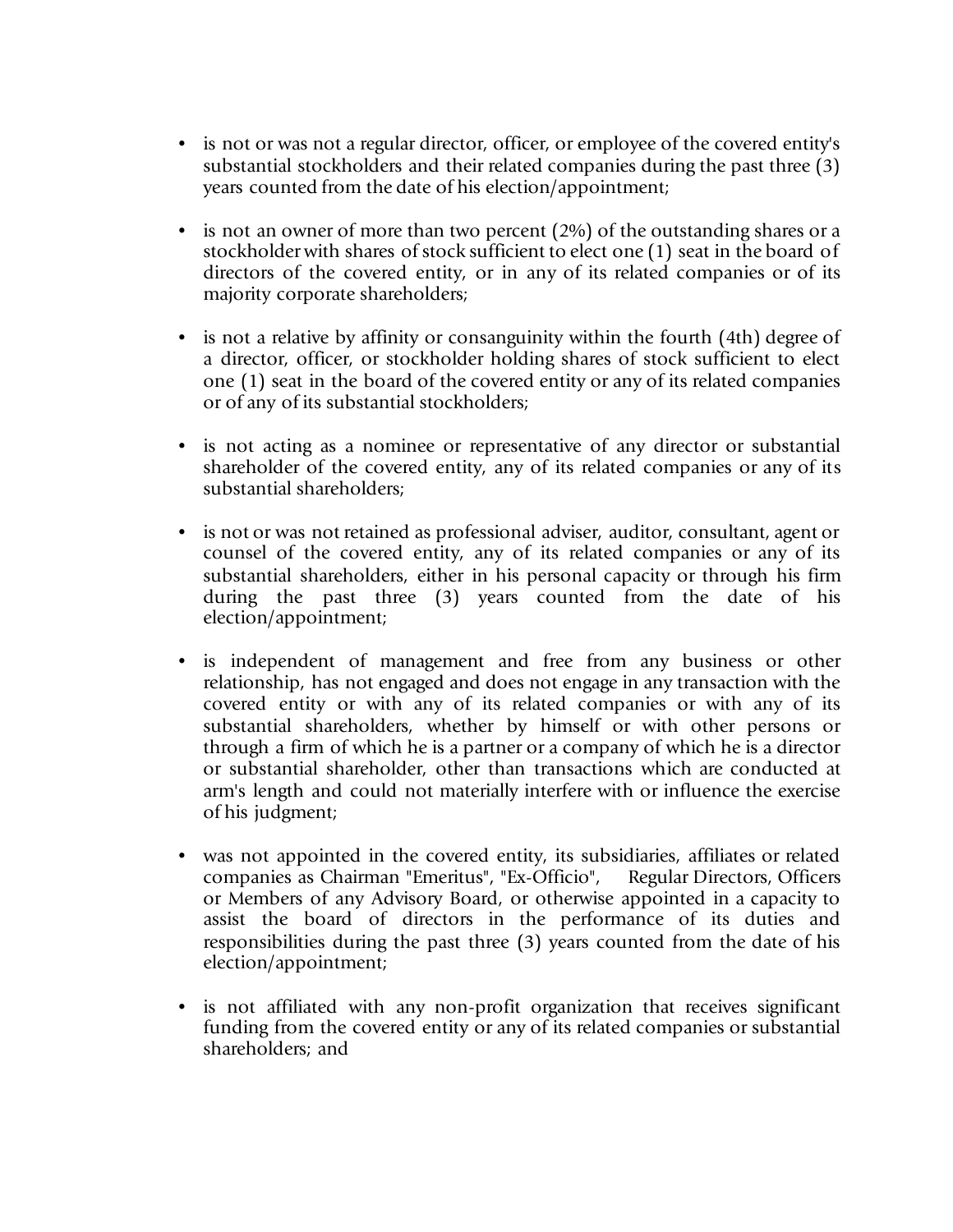• is not employed as an executive officer of another company where any of the covered entity's executives serve as regular directors.

Related company refers to (a) the covered entity's holding/parent company; (b) its subsidiary or affiliate; (c) subsidiaries of its holding/parent company; or (d) a corporation where a covered entity or its majority stockholder own such number of shares that will allow/enable such person or group to elect at least one (1) member of the board of directors or a partnership where such majority stockholder is a partner.

Independent directors shall have a maximum cumulative term of nine (9) years, after which the independent director shall be perpetually barred from re-election as such in the same company. He may however, continue to qualify for nomination and election as a non-independent director. Subject to meritorious justification and shareholder approval during the annual stockholders meeting, the Board may retain an independent director who has served as such for nine (9) years.

g. Chief Executive Officer

Duties and Responsibilities

- Determines the corporation's strategic direction and formulates and implements its strategic plan on the direction of the business;
- Communicates and implements the corporation's vision, mission, values and overall strategy and promotes any organization or stakeholder change in relation to the same;
- Oversees the operations of the corporation and manages human and financial resources in accordance with the strategic plan;
- Has a good working knowledge of the corporation's industry and market and keeps up-to-date with its core business purpose;
- Directs, evaluates and guides the work of the key officers of the corporation;
- Manages the corporation's resources prudently and ensures a proper balance of the same;
- Provides the Board with timely information and interfaces between the Board and the employees;
- Builds the corporate culture and motivates the employees of the corporation; and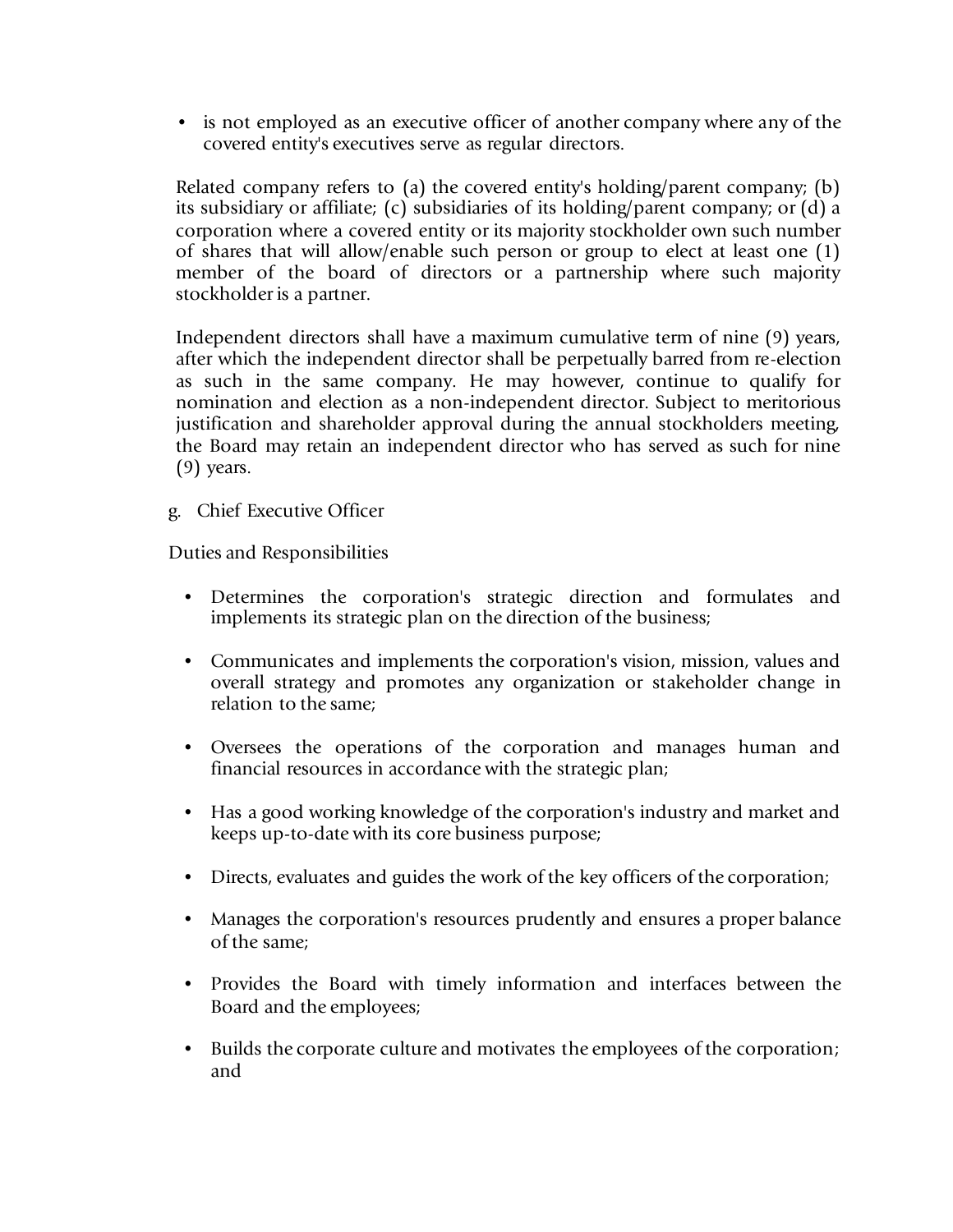- Serves as the link between internal operations and external stakeholders.
- 2. Board Committees

To aid in complying with the principles of good corporate governance, the Board shall constitute an Audit, Compliance and Corporate Governance Committee.

a. **Audit, Compliance and Corporate Governance Committee.** The Audit, Compliance and Corporate Governance Committee shall be composed of at least three (3) Non-Executive Directors, majority of whom should be Independent Non-Executive Directors, including the Chairman. Each member shall have at least an adequate understanding of, or competence in, most of the Corporation's financial management systems and environment.

The Committee Chairman should not sit as Chair of any of the Board or any Committee.

Duties and Responsibilities

- Provide oversight of the Corporation's internal and external auditors, and ensures the independence of Internal and External Auditors, and that both auditors are given unrestricted access to all records, properties and personnel to enable them to perform their respective audit functions;
- Be responsible for the setting-up of the internal audit department and consider the appointment of an internal auditor as well as the independent external auditor, the audit fee and any question of resignation or dismissal.
- Establish and evaluate the reporting line of the Country Audit Head so that the reporting level allows the internal audit activity to fulfill its responsibilities.
- Monitor and evaluate the adequacy and effectiveness of the Corporation's internal control system.
- Review and approve audit scope and frequency and the annual internal audit plan.
- In conducting its review of the annual financial statements, review and approve the Interim and Annual Financial Statements before their submission to the Board, with particular focus on the following matters:
	- o Any change/s in accounting policies and practices
	- o Areas where a significant amount of judgment has been exercised
	- o Significant adjustments resulting from the audit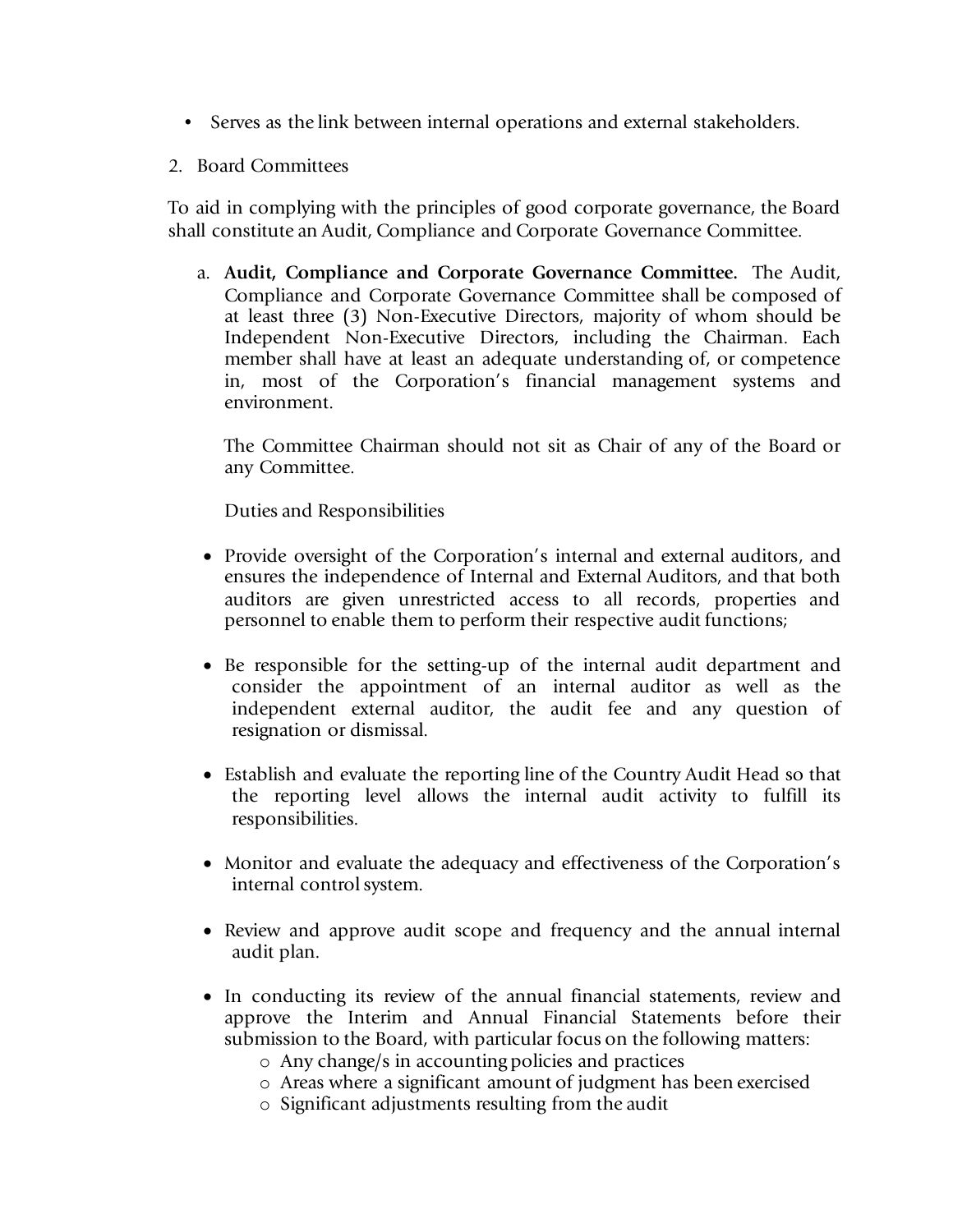- o Going concern assumptions
- o Compliance with accounting standards
- o Compliance with tax, legal and regulatory requirements
- Set compensation of the external auditor in relation to the scope of its duties.
- Discuss and agree to the terms of the engagement letter issued by the relevant external auditor prior to the approval of the engagement. Where relevant, the engagement letter should reflect changes in circumstances relevant to the external audit.
- Review management representation letters before these are transmitted to the external auditor to ensure that items in the letter are complete and appropriate.
- Assess the extent of the cooperation provided by Management during the conduct of the external audit.
- Discuss with the external auditor before the audit commences the nature and scope of the audit, and ensure coordination where more than one audit firm, is involved.
- Evaluate and determine non-audit work by external auditor and keep under review the non-audit fees paid to the external auditor both in relation to their significance to the auditor and in relation to the company's total expenditure on consultancy.
- Receive and review reports of internal and external auditors and regulatory agencies, where applicable, and ensure that management is taking appropriate corrective actions, in a timely manner, in addressing control and compliance functions with regulatory agencies. This shall include the review of the following: (a) examination findings of the SEC; and (b) the management letter of the external auditor; and the monitoring of the implementation by management of their response.
- Be responsible for coordinating, monitoring and facilitating compliance with existing laws, rules and regulations.
- Check all financial reports for compliance with pertinent accounting standards, including regulatory requirements.
- Unless a separate Risk Management Committee is also constituted, perform oversight financial management functions specifically in the areas of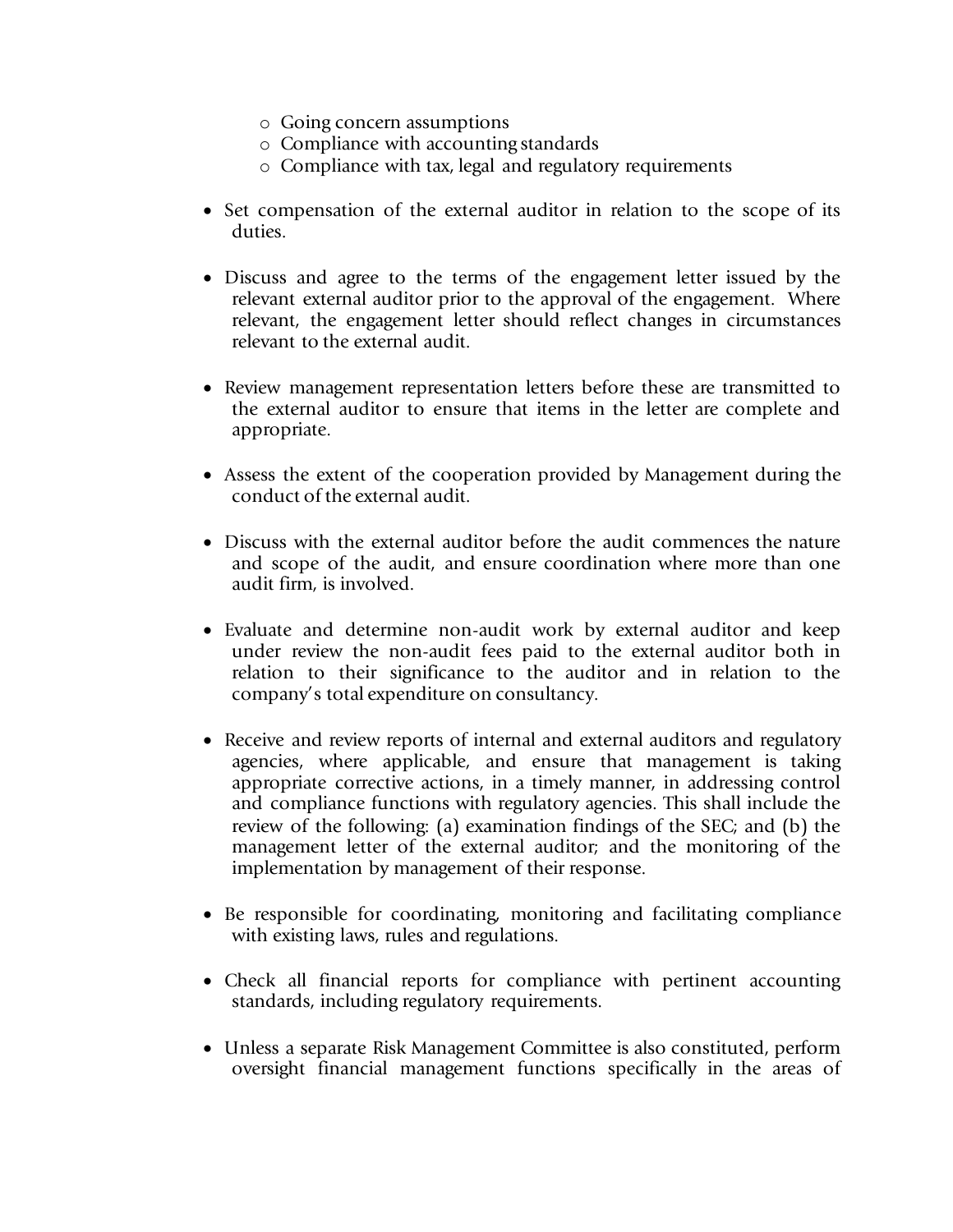managing credit, market, liquidity, actuarial, operational, legal and other risks of the Corporation, and crisis management.

- Maintain the Corporation's international standards for accounting and auditing processes, practices and methodologies, and observe the following in relation to this:
	- i. Remain 100% compliant with the International Accounting Standard (IAS); and
	- ii. Keep current the accountability statement that specifically identifies officers and/or personnel directly responsible for the accomplishment of such task.
- Ensure that the management of the Trust Funds of the Corporation shall be in accordance with the law and the rules and regulations promulgated by the Insurance Commission and other governmental authorities, as such may be amended from time.
- Oversee the implementation of the corporate governance framework and periodically review the said framework to ensure that it remain appropriate in light of material changes to the corporation's size, complexity and business strategy, as well as its business and regulatory environments;
- Oversees the periodic performance evaluation of the Board and its committees as well as executive management, and conducts an annual selfevaluation of its performance;
- Ensures that the results of the Board evaluation are shared, discussed, and that concrete action plans are developed and implemented to address the identified areas for improvement;
- Recommends continuing education/training programs for directors, assignment of tasks/projects to board committees, succession plan for the board members and senior officers, and remuneration packages for corporate and individual performance;
- Adopts corporate governance policies and ensures that these are reviewed and updated regularly, and consistently implemented in form and substance;
- Proposes and plans relevant trainings for the members of the Board;
- Determines the nomination and election process for the company's directors and has the special duty of defining the general profile of board members that the company may need and ensuring appropriate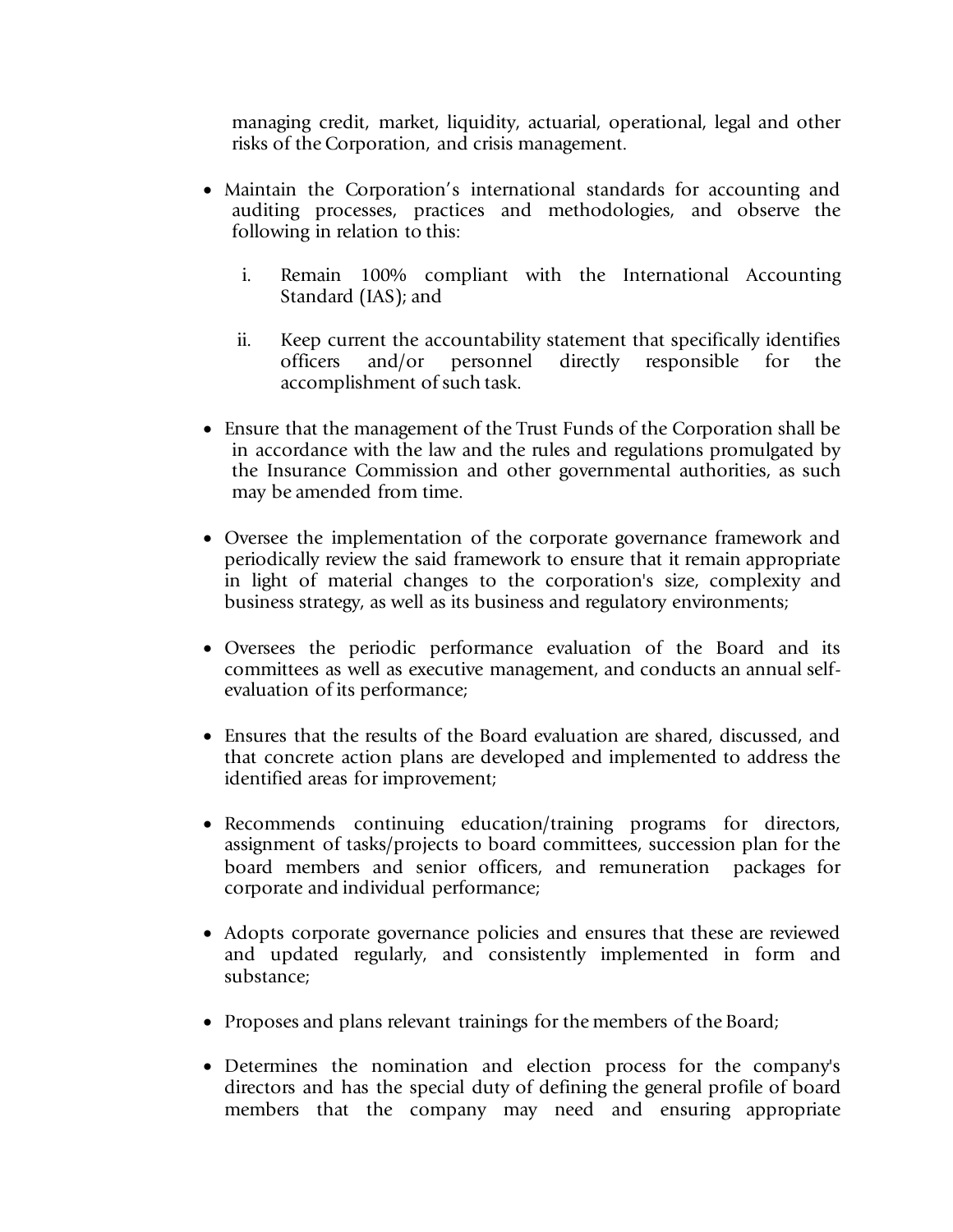knowledge, competencies and expertise that complement the existing skills of the Board;

- Establishes a formal and transparent procedure to develop a policy for determining the remuneration of directors and officers that is consistent with the corporation's culture and strategy as well as the business environment in which it operates.
- Establish a formal and transparent board nomination and election procedure, including an assessment of the effectiveness of the procedure in the nomination, election and replacement of a director.
- Review and evaluate the qualifications of persons nominated in the Board, including whether candidates: (1) possess the knowledge, skills, experience, and particularly in the case of non-executive directors, independence of mind given their responsibilities to the Board and in light of the entity's business and risk profile; (2) have a record of integrity and good repute; (3) have sufficient time to carry out their responsibilities; and (4) have the ability to promote a smooth interaction between board members.
- Monitor the qualifications of the directors. The following are grounds for the disqualification of a director:
	- i. Permanently Disqualified
		- o Persons who have been convicted by final judgment of the court for offenses involving dishonesty or breach of trust such as estafa, embezzlement, extortion, forgery, malversation, swindling and theft;
		- o Persons who have been convicted by final judgment of the court for violation of insurance laws;
		- o Persons who have been judicially, declared insolvent, spendthrift or unable to enter into a contract; or
		- o Directors, officers or employees of closed insurance companies or any insurance intermediaries who were responsible for such institution's closure as determined by the insurance Commission.
	- ii. Temporarily Disqualified
		- o Persons who refuse to fully disclose the extent of their business interests when required pursuant to a provision of law or of a circular, memorandum or rule or regulation of the Insurance Commission. This disqualification •shall be in effect as long as the refusal persists;
		- o Directors who have been absent or who have not participated for whatever reasons in more than fifty percent (50%) of all meetings, both regular and special of the Board of Directors during their incumbency, or any twelve (12) month period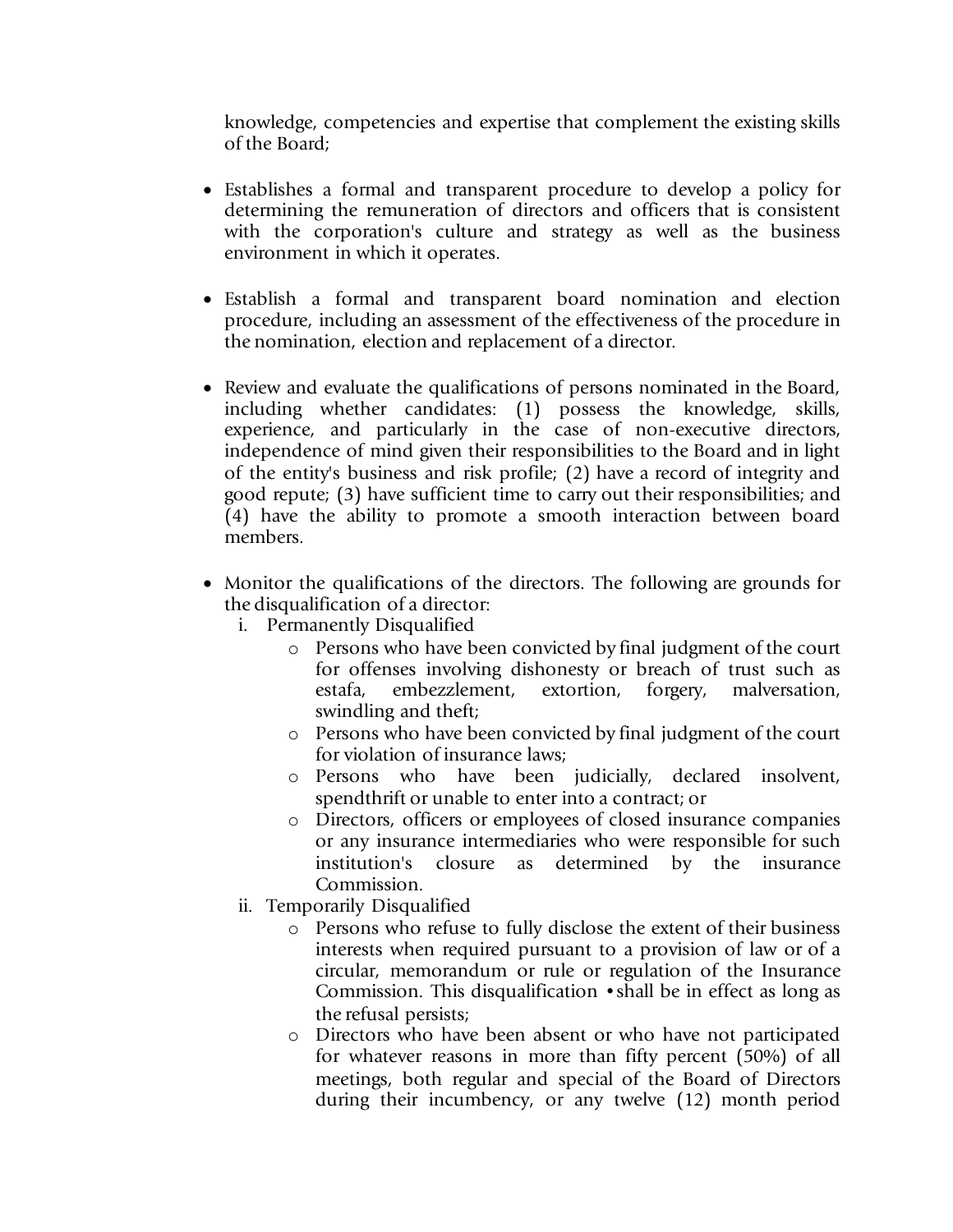during said incumbency. This disqualification applies for purposes of the succeeding elections;

- o Persons convicted for offenses involving dishonesty, breach of contract or violation of insurance laws but whose conviction has not yet become final and executory;
- o Directors and officers of closed insurance companies and insurance intermediaries pending clearance from the Insurance Commission;
- o Directors disqualified for failure to observe/discharge their duties and responsibilities prescribed under existing regulations. This disqualification applies until the lapse of the specific period of disqualification of the Insurance Commission;
- o Directors who failed to attend the special seminar on corporate governance. This disqualification applies until the director concerned had attended such seminar;
- Persons dismissed/terminated from employment for cause. This disqualification shall be in effect until they have cleared themselves of involvement in the alleged irregularity;
- o Those under preventive suspension;
- o Persons with derogatory records with the NBI, court, police, Interpol and insurance authorities of other countries (for foreign directors) involving violation of any law, rule or regulation of the government or any of its instrumentalities adversely affecting the integrity and/or ability to discharge the duties of an Insurance director. This disqualification applies until they have cleared themselves of involvement in the alleged irregularity; and
- o Persons who are delinquent in the payment of their obligations.
- b. **Review Committee for Related Party Transactions.** The Review Committee for Related Party Transactions ("RPT Committee") shall be composed of at least three (3) members of the Board, at least two (2) of whom are Independent Directors, including the Committee Chair, and who are appointed by the Board on an annual basis following each annual meeting.

The Committee Chairman should not sit as Chair of any of the Board or any Committee.

Each member shall have at least an adequate understanding of the Corporation's ownership structure, i.e., parents, affiliates, and subsidiaries, and table of organization for employees, and the Related Party Transactions Operating Guideline – Enterprise (which will be read together with this Charter), as such may be amended from time to time. In case a member has a conflict of interest in a particular related party transaction ("RPT"), he shall refrain from evaluating that particular transaction. The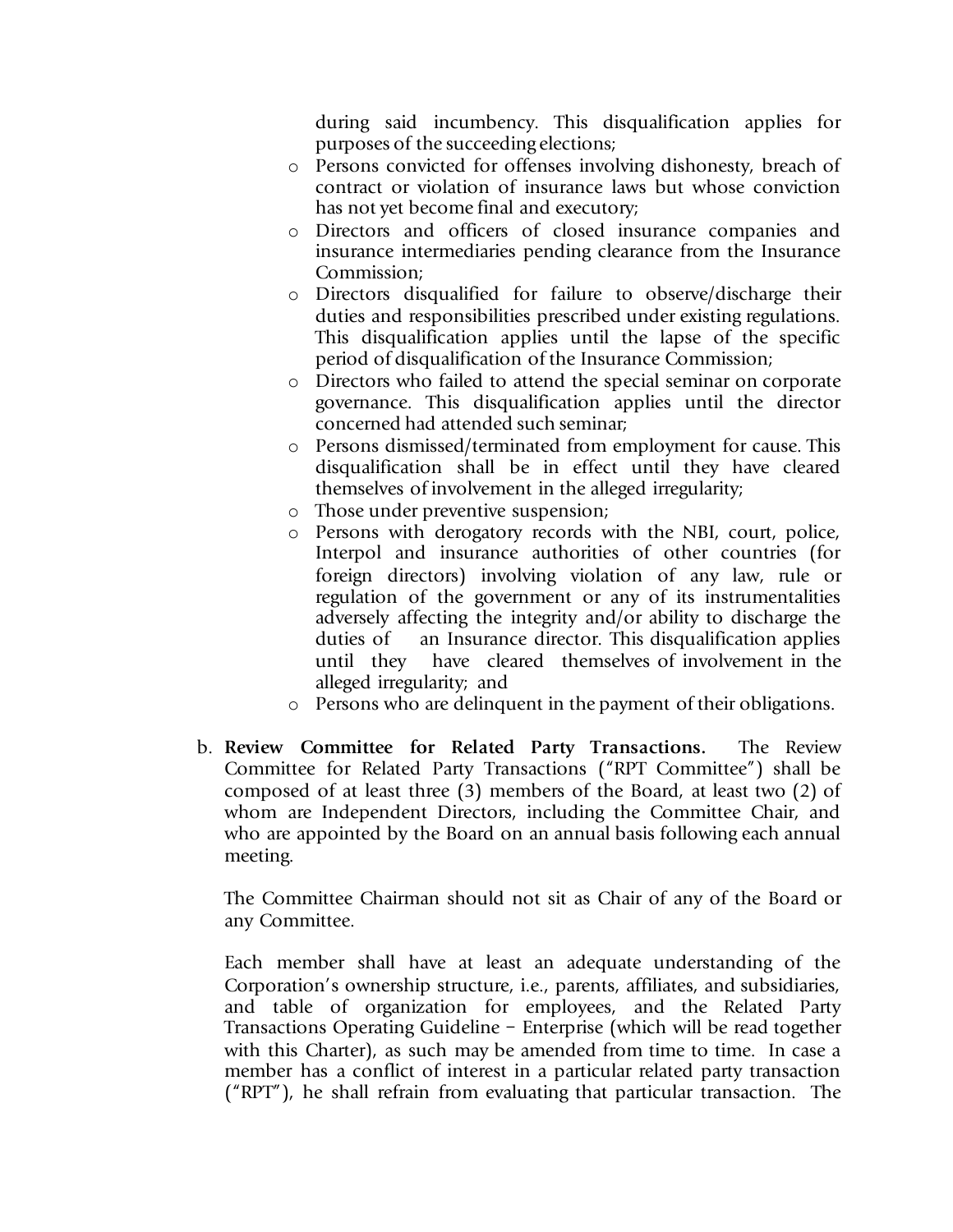Compliance Officer or Internal Auditor may sit as resource persons in the RPT Committee.

The RPT Committee shall apply the following definitions:

- "Related Parties" shall cover the Corporation's subsidiaries, affiliates, and special purpose entities that the Corporation exerts direct/indirect control over or that exerts Significant influence over the Corporation; the directors, officers; stockholders and related interests and their close family members, as well as corresponding persons in affiliated companies. This shall also include such other person/juridical entity whose interest may pose a potential conflict with the interest of the Corporation, hence is identified as a related party.
- "Significant Influence", as defined by PAS 24, is the power to participate in the operating and financial policy decisions of an entity; it is not control over those policies. It may stem from share ownership, statute or agreement and may be exercised by representation on the Board of Directors, participation in the policy-making process, material intercompany transactions, interchange of management personnel and dependence on technical information.
- "Close Family Members" are persons related to the Corporation's directors, officers, and stockholders ("DOS") within the second degree of consanguinity or affinity, legitimate or common-law. These shall include the spouse, parent, child, brother, sister, grandparent, grandchild, parentin-law, son-daughter-in-law, brother-/sister-in-law, grandparent-in-law, and grandchild-in-law of the Corporation's DOS.
- "Corresponding persons in affiliated companies" are the DOS of the affiliated companies and their close family members.
- Under Section 290 of the Insurance Code, as amended by R.A. No. 10607, "Control" is presumed to exist if any person directly or indirectly owns, controls or holds with the power to vote forty percent (40%) or more of the voting securities of any other person. Provided, that no person shall be deemed to control another person solely by reason of his being an officer or director of such other person.
- "Control" of an enterprise exists when there is:
	- o Power to govern the financial and operating policies of the enterprise under a statute or an agreement; or
	- o Power to appoint or remove the majority of the members of the Board of Directors; or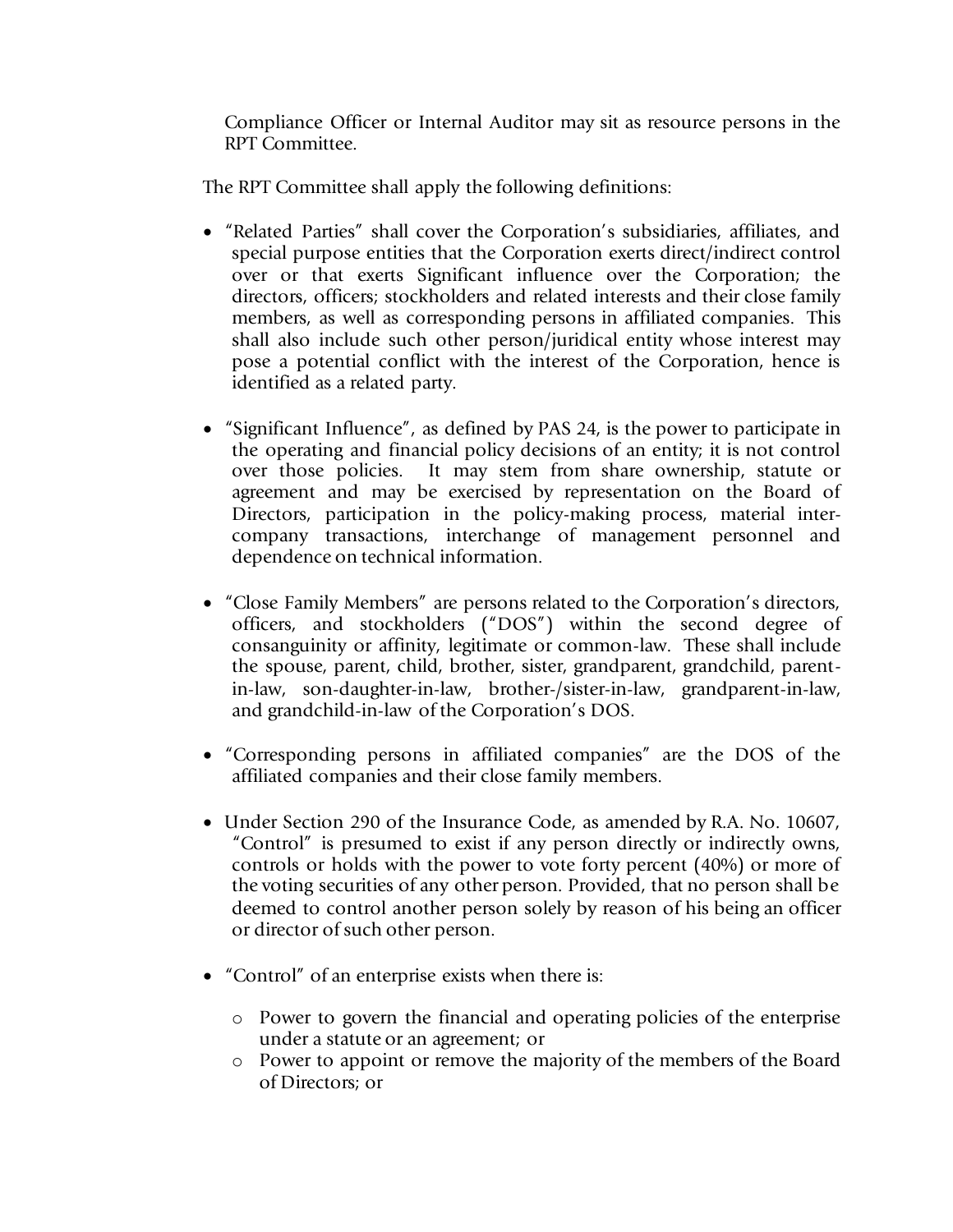- o Power to cast the majority votes at meetings of the Board of Directors or equivalent governing body; or
- o Any other arrangement similar to any of the above.
- RPT's are transactions or dealings with related parties of the Corporation regardless of whether or not a price is charged. These shall include, but not limited to the following:
	- o On-and off-balance sheet credit exposures and claims and write-offs;
	- o Investment's and/or subscriptions for debt/equity issuances;
	- o Consulting, professional, agency and other service arrangements/contracts;
	- o Purchases and sales of assets, including transfer of technology and intangible items (e.g. research and development, trademarks and license agreements);
	- o Construction arrangements/contracts;
	- o Lease arrangements/contracts;
	- o Trading and derivative transactions;
	- o Borrowings, commitments, fund transfers and guarantees;
	- o Sale, purchase or supply of any goods or materials;
	- o Establishment of joint venture entities; and
	- o RPTs shall be interpreted broadly to include not only transactions that are entered into with related parties but also outstanding transactions that were entered into with an unrelated party that subsequently becomes a related party.

Structure and Operations

A meeting of the RPT Committee may be called at any time by the Chairman of the Board, the Committee Chair or by two (2) members of the RPT Committee. The RPT Committee meets as frequently as necessary, but not less than once a year. A quorum at any meeting of the Committee shall be a majority of its members.

On an annual basis, the RPT Committee will review its Charter and the Forward Agenda for the RPT Committee, and where necessary, recommend changes to the Board for approval.

Duties and Responsibilities

• Evaluate on an ongoing basis existing relations between and among businesses and counterparties to ensure that all related parties are continuously identified, RPTs are monitored, and subsequent changes in relationships shall be reflected in the relevant reports to the board and regulators/ supervisors.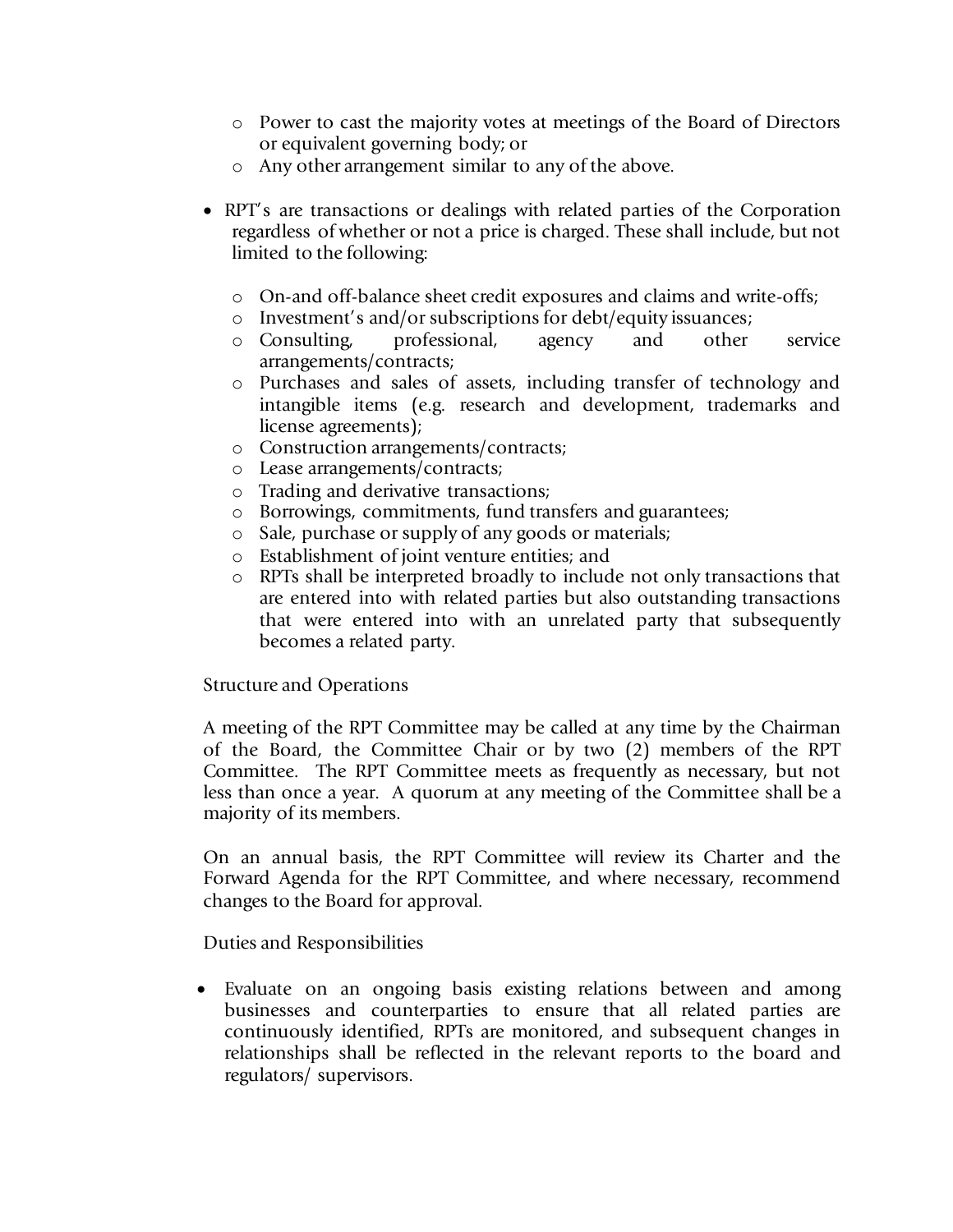- Evaluate all material RPTs to ensure that these are not undertaken on more favorable economic terms (e.g., price, commissions, interest rates, fees, tenor, collateral requirement) to such related parties than similar transactions with non-related parties under similar circumstances and that no corporate or business resources of the Corporation are misappropriated or misapplied, and to determine any potential reputational risk issues that may arise as a result of or in connection with the transactions. In evaluating RPTs, the Committee shall take into account, among others, the following:
	- o The related party's relationship to the Corporation and interest in the transactions;
	- o The material facts of the proposed RPT, including the proposed aggregate value of such transaction;
	- o The benefits to the Corporation of the proposed RPT;
	- o The availability of other sources of comparable products or services;
	- o An assessment of whether the proposed RPT is on terms and conditions that are comparable to the terms generally available to an unrelated party under similar circumstances. The Corporation shall have in place an effective price discovery system and have exercised due diligence in determining a fair price for RPTs; and
	- o All RPTs that are considered material based on Corporation's internal policies shall be endorsed by the RPT Committee to the Board of Directors for approval.
- Ensure that appropriate disclosure is made, and/or information is provided to regulating and supervising authorities relating to the Corporation's RPT exposures, and policies on conflicts of interest or potential conflicts of interest. The disclosure shall include information on the approach to managing material conflicts of interest that are inconsistent with such policies; and conflicts that could arise as a result of Corporation's affiliation or transactions with other related parties.
- Report to the Board of Directors on a regular basis, the status and aggregate exposures to each related party as well as the total amount of exposures to all related parties.
- Ensure that transactions with related parties, including write-off of exposures, are subject to periodic independent review or audit process.
- Oversee the implementation of the system for identifying, monitoring, measuring, controlling, and reporting RPTs, including the periodic review of RPT policies and procedures.
- Perform such other duties and exercise such powers as may from time to time be assigned to or vested in the Committee by the Board of Directors.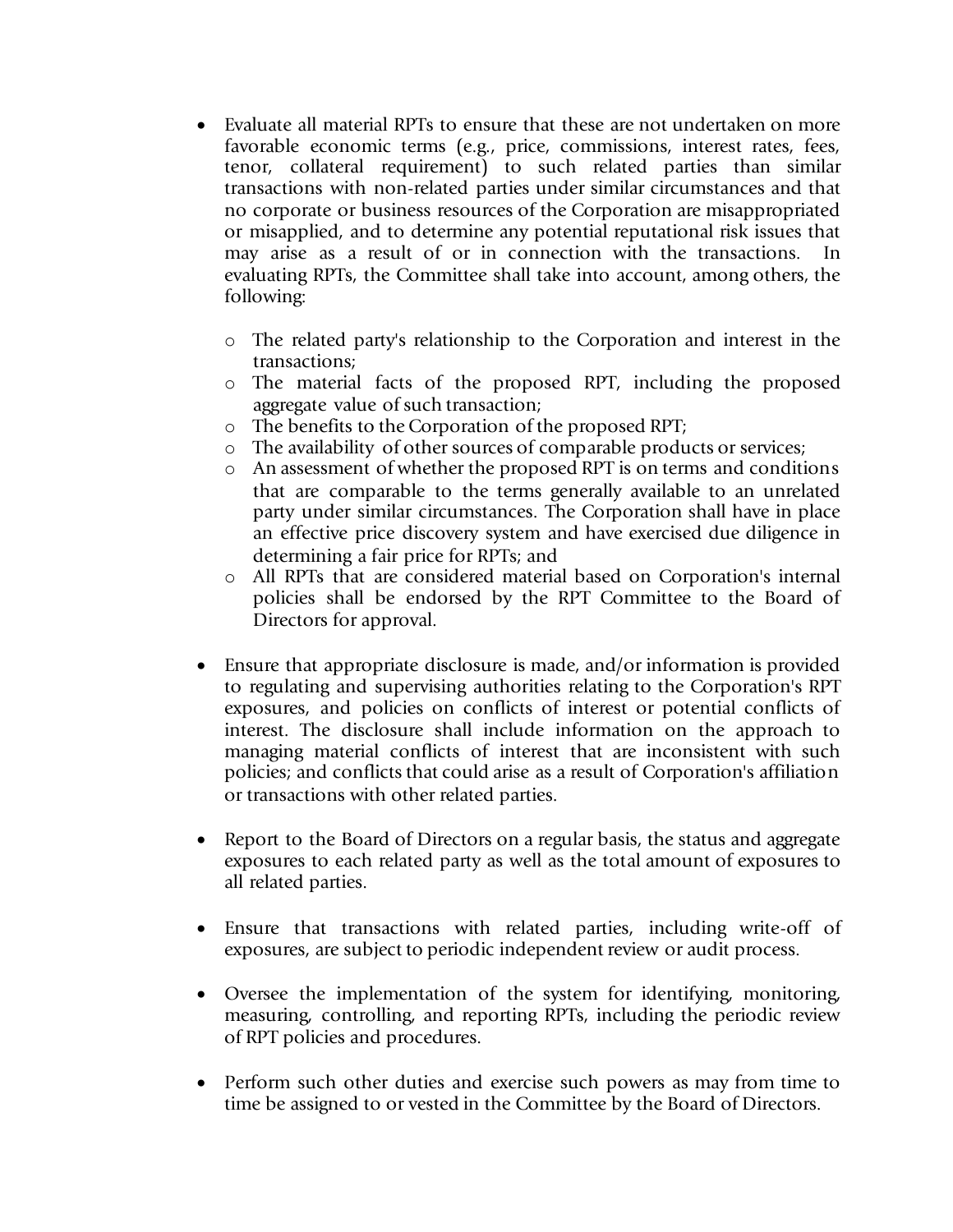- 3. The Corporate Secretary
- a. The Corporate Secretary is an officer of the Corporation who is not the Compliance Officer and is not a member of the Board. Perfection in performance and no surprises are expected of him. Likewise, his loyalty to the mission, vision and specific business objectives of the company come with his duties.
	- b. The Corporate Secretary shall be a Filipino Citizen
	- c. Considering his varied functions and duties, he must possess administrative and interpersonal skills, and if he is not the general counsel, then he must have some legal skills. He must also have some financial and accounting skills.
	- d. Duties and Responsibilities
		- Gather and analyze all documents, records and other information essential to the conduct of his duties and responsibilities to the Corporation;
		- As to agenda, get a complete schedule thereof at least for the current year and put the Board on notice before every meeting;
		- Assist the Board in making business judgment in good faith and in the performance of their responsibilities and obligations;
		- Attend all Board meetings, except when justifiable causes, such as illness, death in the immediate family and serious accidents, prevent him from doing so and maintain records of the same;
		- Safekeep and preserve the integrity of the minutes of the meetings of the Board, Board committees and shareholders/members, as well as other official records of the corporation;
		- Act as the secretary of the Board Committees;
		- Keep abreast of relevant laws, regulations, all governance issuances, industry developments and operations of the corporation, and advises the Board and the Chairperson on all relevant issues as they arise;
		- Work fairly and objectively with the Board, Management and shareholders/ members and contributes to the flow of information between the Board and Management, the Board and its committees, and the Board and its shareholders/members as well as other stakeholders;
		- Advise on the establishment of board committees and their terms of reference;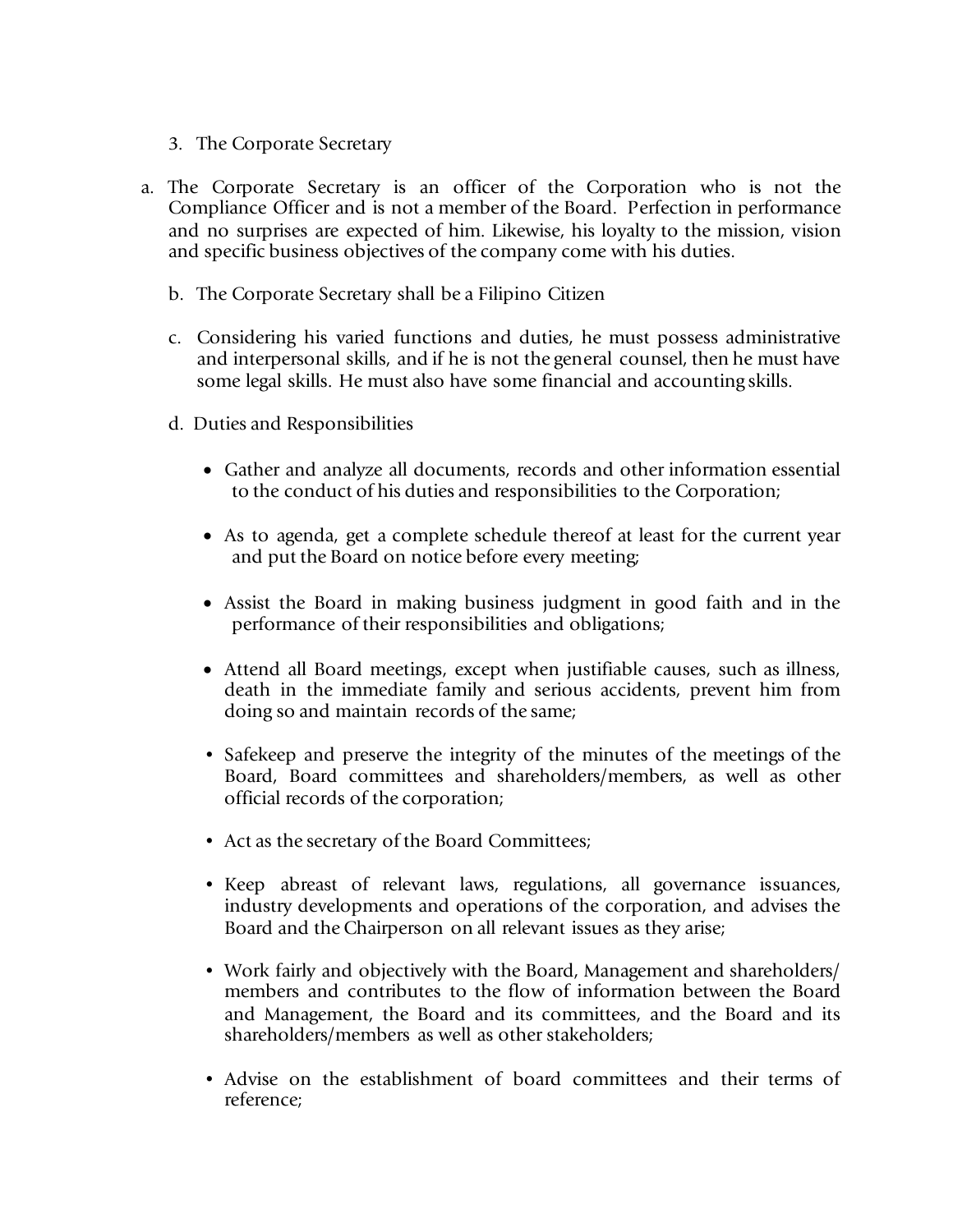- Inform members of the Board, in accordance with the by-laws, of the agenda of their meetings at least five (5) working days before the date of the meeting, and ensures that the members have before them accurate information that will enable them to arrive at intelligent decisions on matters that require their approval;
- Perform all required administrative functions;
- Oversee the drafting of the by-laws and ensures that they conform with regulatory requirements;
- Perform such other duties as may be provided by the IC;
- Annually attend a training on corporate governance; and
- Submit to the Supervising Government Agencies, at the end of every fiscal year, an annual certification as to the attendance of the directors during Board meetings.
- 4. External Auditor
- a. An external auditor shall enable an environment of good corporate governance as reflected in the financial records and reports of the company. An external auditor shall be selected and appointed by the stockholders upon recommendation of the Audit, Compliance and Corporate Governance Committee.
- b. The reason/s for the resignation, dismissal or cessation from service, and the date thereof, of an external auditor shall be reported in the company's annual and current reports. Said report shall include a discussion of any disagreement with said former external auditor on any matter relating to accounting principles or practices, financial statement disclosure or auditing scope or procedure.
- c. The external auditor shall not at the same time be the Corporation's internal auditor. The company shall ensure that other non-audit work shall not be in conflict with the functions of the external auditor.
- d. The external auditor shall be rotated or the handling partner shall be changed after every five (5) years or earlier.
- e. Recommend to the Board the appointment, reappointment, removal and fees of the External Auditor, duly accredited by the Commission, who undertakes an independent audit of the corporation, and provide an objective assurance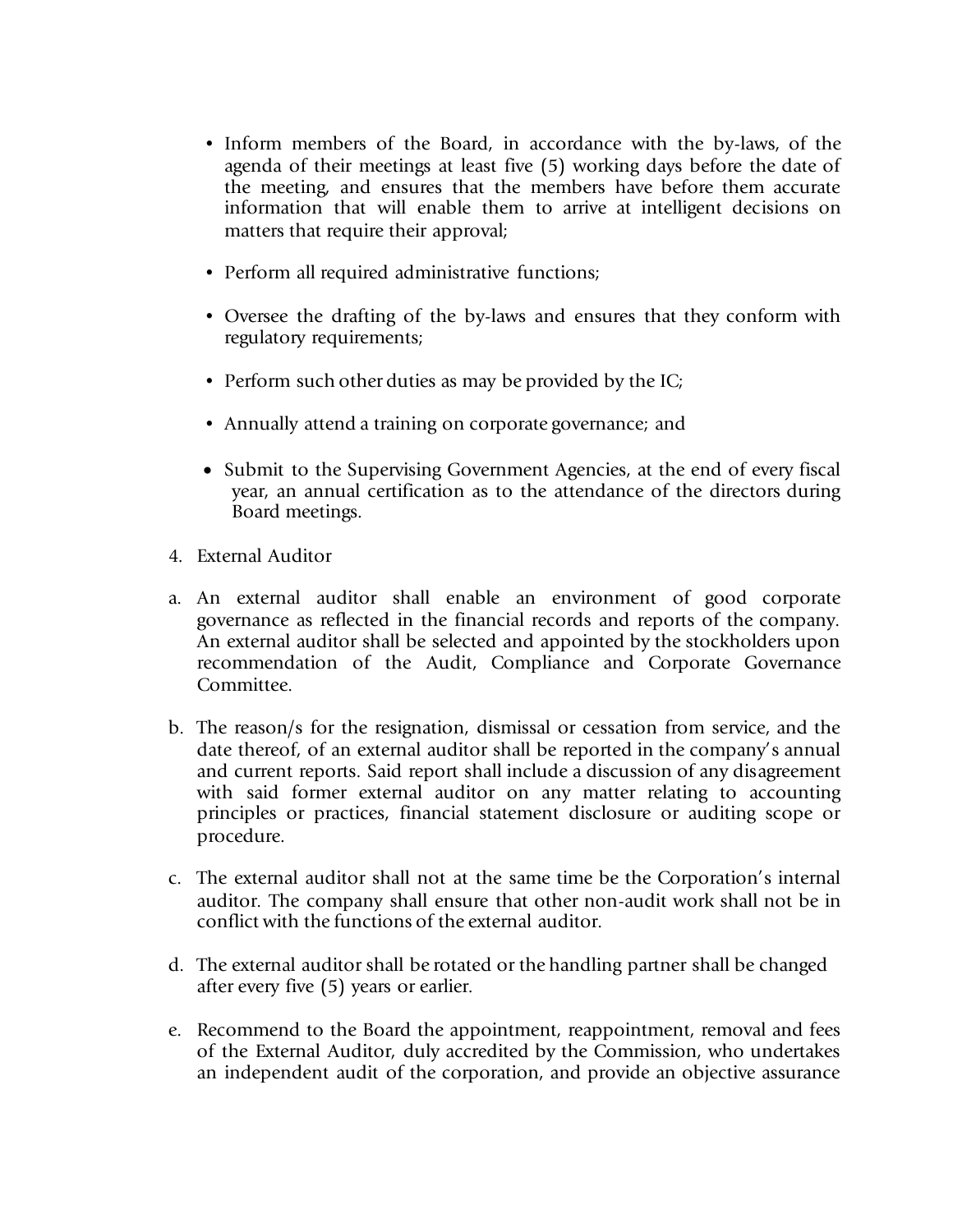on the manner by which the financial statements should be prepared and presented to the stockholders.

- f. Evaluate and determine the non-audit work, if any, of the External Auditor, and periodically review the non-audit fees paid to the External Auditor in relation to the total fees paid to him and to the Corporation's overall consultancy expenses. The committee should disallow any non-audit work that will conflict with his duties as an External Auditor or may pose a threat to his independence. The non-audit work, if allowed, should be disclosed in the Corporation's Annual Report and Annual Corporate Governance Report.
- 5. Internal Auditor
- a. The Corporation shall have in place an independent internal audit function which shall be performed by an Internal Auditor or group of internal auditors through which the Board, senior management and stockholders shall be provided with reasonable assurance that the company's key organizational and procedural controls are effective, appropriate, and complied with;
- b. The Internal Auditor shall report to the Audit, Compliance and Corporate Governance Committee;
- c. The minimum internal control mechanisms for management's operational responsibility shall center on the Chief Executive officer, being ultimately accountable for the Corporation's organizational and procedural controls;
- d. The scope and particulars of the company's system of effective organizational and procedural controls shall be based on the following factors: the nature and complexity of the business and the business culture; the volume, size and complexity of transactions; the degree of risk; the degree of centralization and delegation of authority; the extent and effectiveness of information technology; and the extent of regulatory compliance;
- e. The Internal Audit function shall conduct a period formal review of the effectiveness of the Corporation's system and internal controls governing RPTs to assess consistency with the board-approved policies and procedures. The resulting audit, reports, including exceptions or breaches in limits, shall be communicated directly to the Audit Compliance and Corporate Governance Committee and the RPT Committee;
- f. Monitor and evaluate the adequacy and effectiveness of the corporation's internal control system, integrity of financial reporting, and security of physical and information assets and require a well-designed internal control procedures and processes that will provide a system of checks and balances should be in place in order to (i) safeguard the company's resources and ensure their effective utilization, (ii) prevent occurrence of fraud and other irregularities,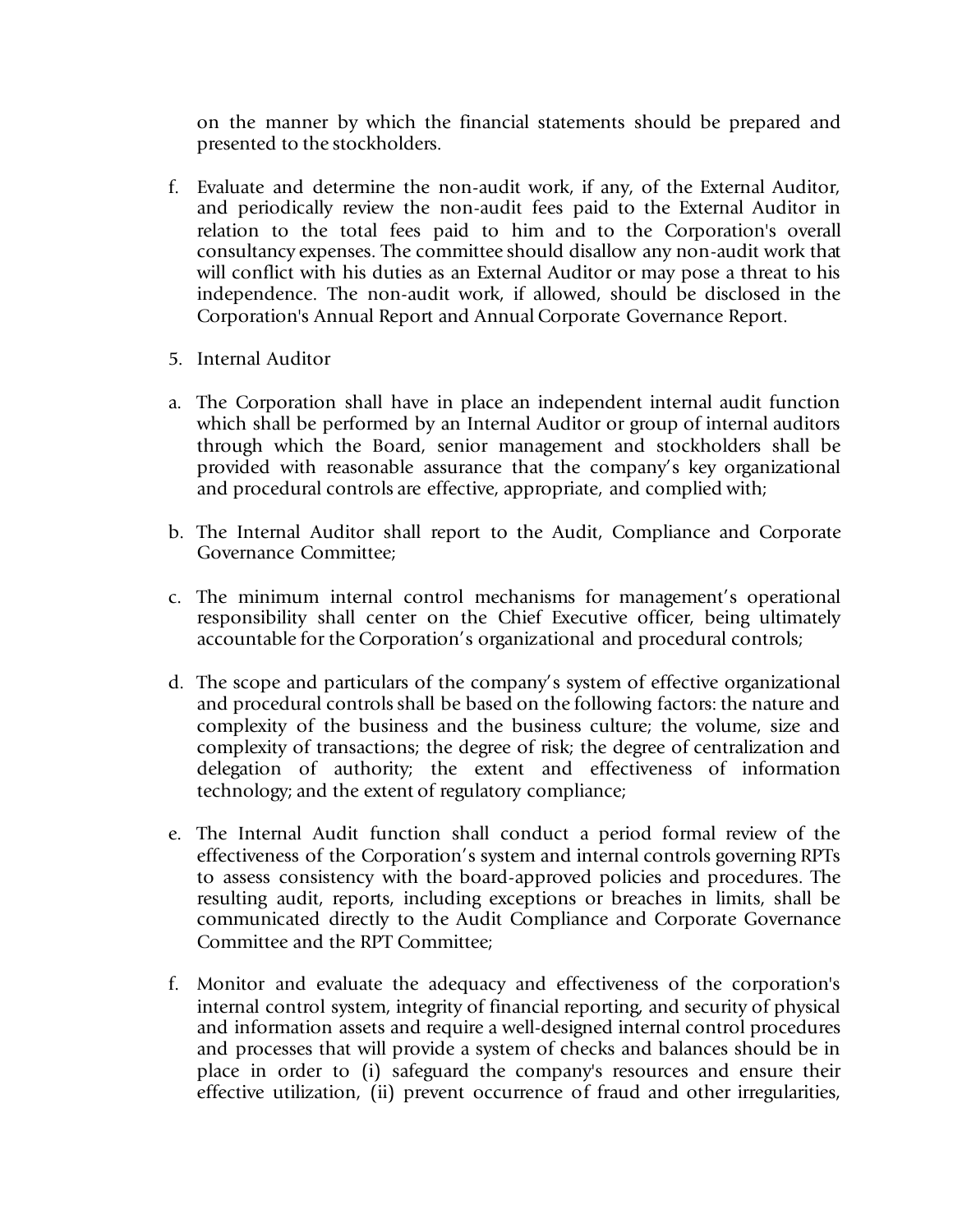(iii) protect the accuracy and reliability of the company's financial data, and (iv) ensure compliance with applicable laws and regulations;

- g. Provides an independent risk-based assurance service to the Board, Audit Compliance and Corporate Governance Committee and Management, focusing on reviewing the effectiveness of the governance and control processes in (1) promoting the right values and ethics, (2) ensuring effective performance management and accounting in the organization, (3) communicating risk and control information, and (4) coordinating the activities and information among the Board, external and internal auditors, and Management;
- h. Performs regular and special audit as contained in the annual audit plan and/or based on the company's risk assessment;
- i. Performs consulting and advisory services related to governance and control as appropriate for the organization;
- j. Performs compliance audit of relevant laws, rules and regulations, contractual obligations and other commitments, which could have a significant impact on the organization;
- k. Reviews, audits and assesses the efficiency and effectiveness of the internal control system of all areas of the company;
- l. Evaluates operations or programs to ascertain whether results are consistent with established objectives and goals, and whether the operations or programs are being carried out as planned;
- m. Evaluates specific operations at the request of the Board or Management, as appropriate; and
- n. Monitors and evaluates governance processes.
- 6. External Actuary
- a. If required, a pre-need actuary accredited by the Insurance Commission shall be selected by the Board of Directors who shall be familiar with generally accepted actuarial principles and practices, existing laws, and pertinent rules and regulations of the Insurance Commission.

#### **III. COMMUNICATION PROCESS**

A. This Manual shall be available for inspection by any stockholder of the Corporation at reasonable hours on business days.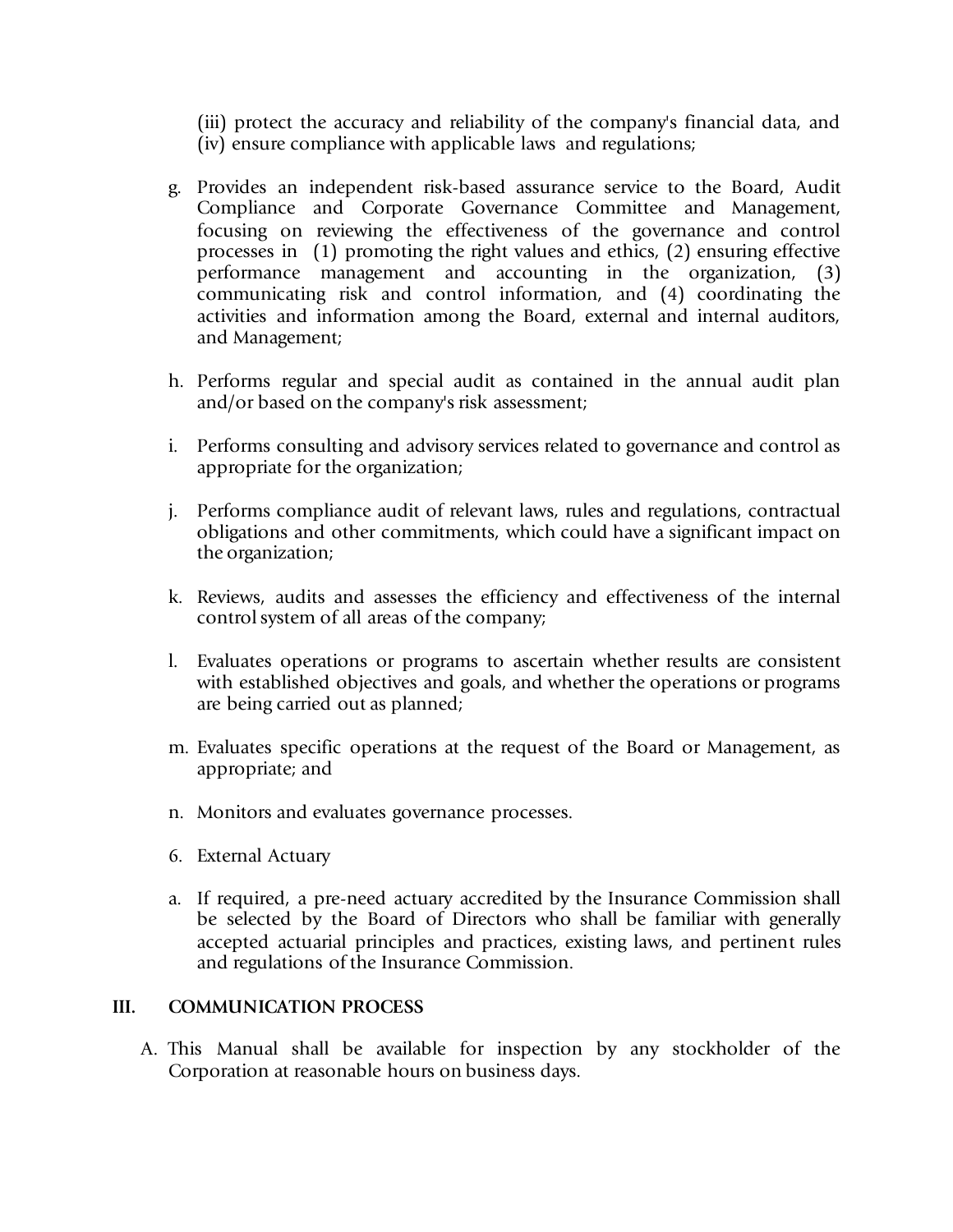- B. All directors, executives, department and section heads are tasked to ensure the thorough dissemination of this Manual to all employees and related third parties, and to likewise enjoin compliance in the process.
- C. An adequate number of printed copies of this Manual must be reproduced under the supervision of the Human Resource Department, providing a minimum of at least one (1) copy of the Manual per department.

#### **IV. TRAINING PROCESS**

A. If necessary, funds shall be allocated by the Chief Financial Officer for the purpose of conducting an orientation program or workshop to put this Manual into operation.

#### **V. REPORTORIAL OR DISCLOSURE SYSTEM OF CORPORATE GOVERNANCE POLICIES**

- A. The reports or disclosures required under this Manual shall be prepared and submitted to the Corporation's Supervising Government Agencies by the responsible Committee or officer through the Corporation's Compliance Officer.
- B. All material information shall be disclosed. Such information shall include earning results, acquisition or disposal of assets, board changes, related party transactions, shareholdings of directors, and changes in share ownership.
- C. All disclosed information shall be released via the approved procedure for company announcements.
- D. The Board shall commit at all times to fully disclose material dealings. It shall cause the filing of all required information in the interest of the stakeholders.
- E. The Board shall commit to adopt a globally recognized standard/framework in disclosing non-financial information, with emphasis on the management of economic, environmental, social and governance (EESG) issues of its business, which underpin sustainability.

#### **VI. SHAREHOLDERS' BENEFIT**

The Corporation recognizes that the most cogent proof of good corporate governance is that which is visible to the eyes of its investors. Therefore the following provisions are issued for the guidance of all internal and external parties concerned, as governance covenant between the company and all its investors:

A. Investors' Rights and Protection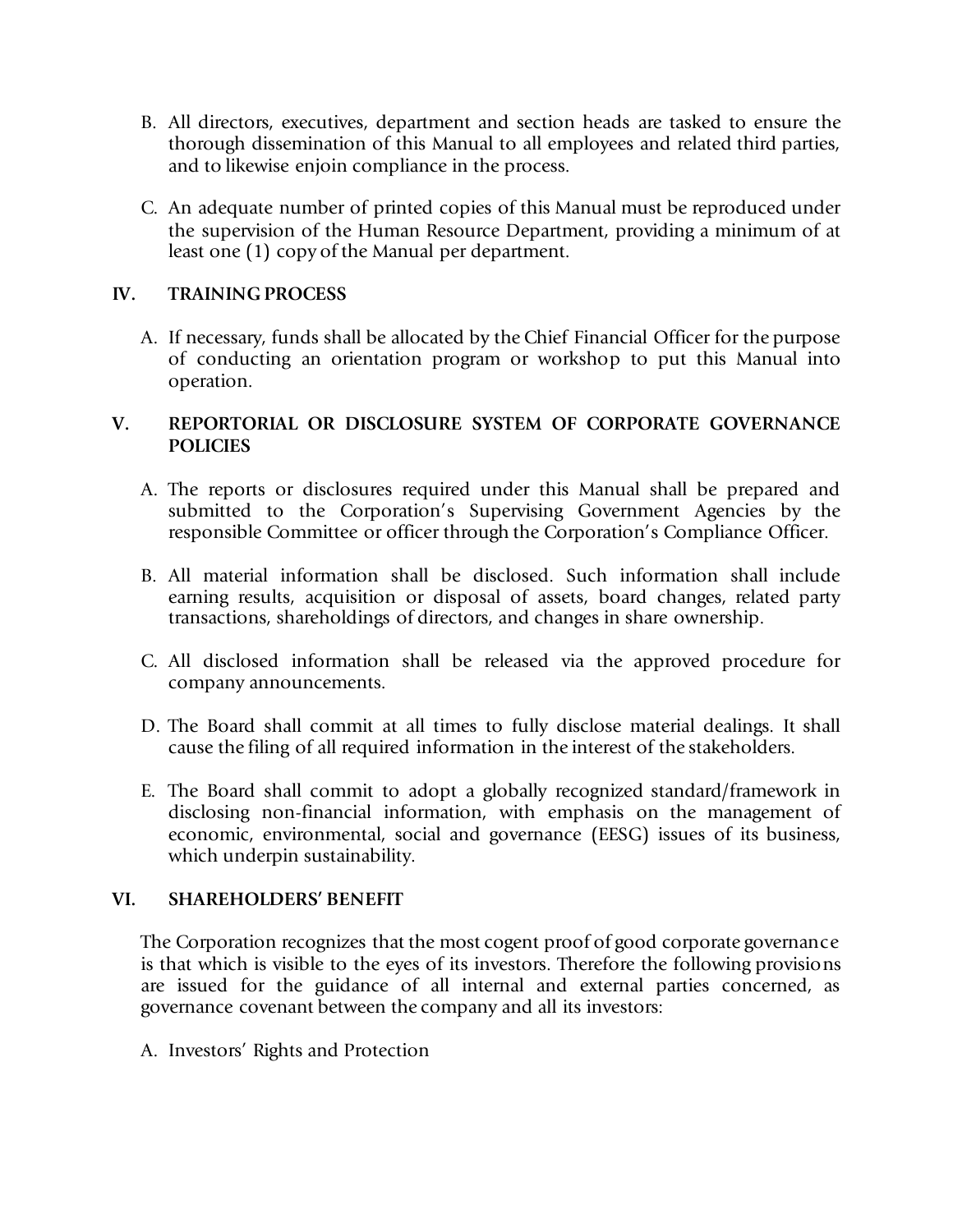- 1. Rights of Investors/Minority Interests. The Board shall be committed to respect the following rights of the stockholders:
	- a. Voting Right
		- Shareholders shall have the right to elect, remove and replace directors and vote on certain corporate acts in accordance with the Corporation Code and company's by-laws.
		- Cumulative voting shall be used in the election of directors.
		- A director shall not be removed without cause if it will deny minority shareholders representation in the Board.
	- b. Pre-emptive Right. All stockholders shall have pre-emptive rights, unless the same is denied in the Articles of Incorporation or an amendment thereto. They shall have the right to subscribe to the capital stock of the Corporation. The Articles of Incorporation shall lay down the specific rights and powers of shareholders with respect to the particular shares they hold, all of which shall be protected by law so long as they shall not be in conflict with the Corporation Code.
	- c. Power of Inspection. All shareholders shall be allowed to inspect corporate books and records, including minutes of Board meetings and stock registries, in accordance with the Corporation Code, and shall be furnished with annual reports, including financial statements, without cost or restrictions.
	- d. Right to Information
		- The shareholders shall be provided, upon request, with periodic reports which disclose personal and professional information about the directors and officers and certain other matters such as their holdings of the company's shares, dealings with the company, relationships among directors and key officers, and the aggregate compensation of directors and officers.
		- The minority shareholders shall be granted the right to propose the holding of a meeting, and the right to propose items in the agenda of the meeting, provided the items are for legitimate business purposes.
		- The minority shareholders shall have access to any and all information relating to matters for which the management is accountable for and to those relating matters which management is mandated to provide information on. If such matters are not included in the agenda of the stockholder's meeting, then the minority shareholders shall be allowed to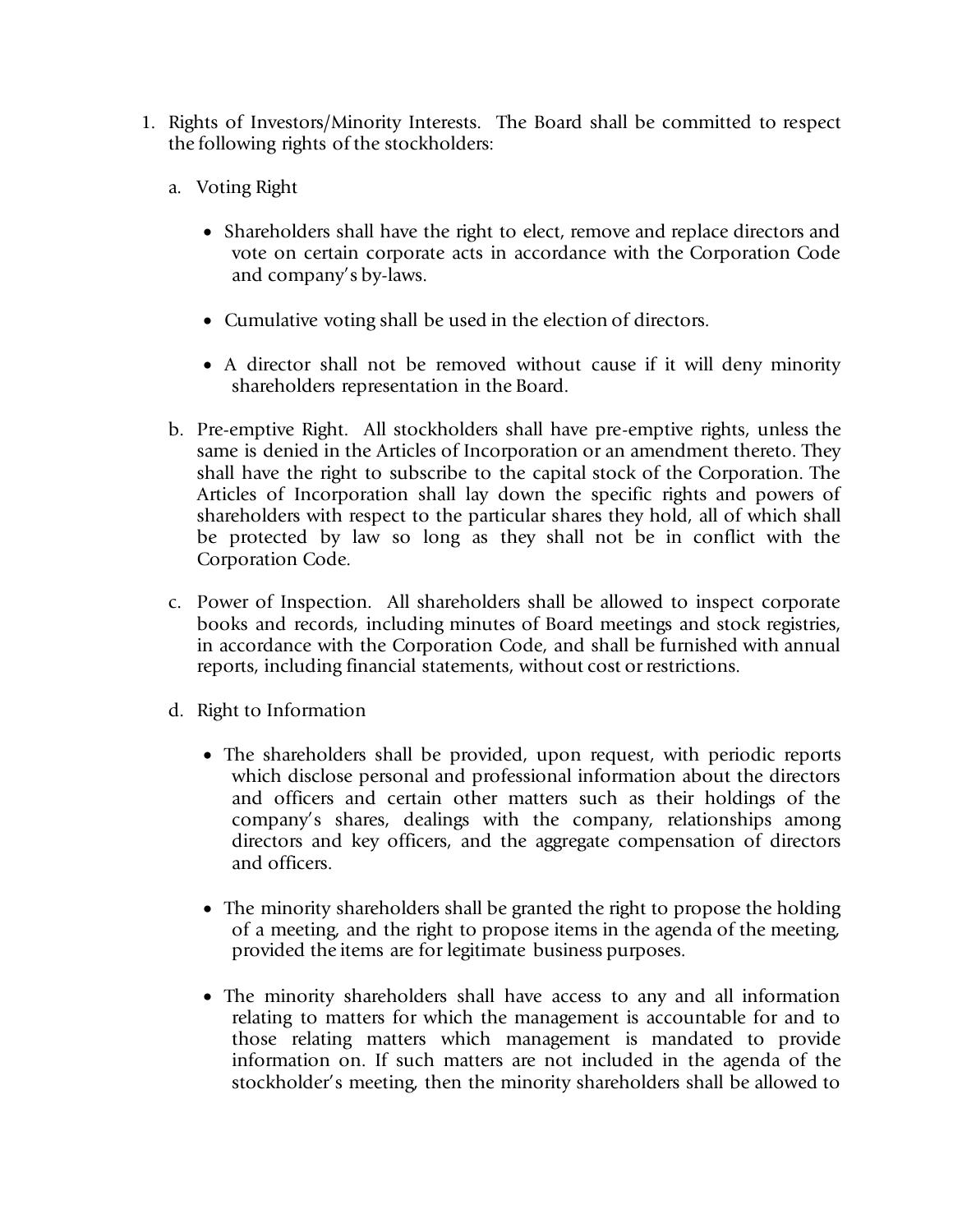propose to include such matters in the agenda, the same being within the definition of legitimate purposes.

- e. Right to Dividends
- Shareholders shall have the right to receive dividends subject to the discretion of the Board.
- The company shall be compelled to declare dividends when its retained earnings shall be in excess of 100% of its paid-in capital stock, except: (a) when justified by definite corporate expansion projects or programs approved by the Board, or (b) when the Corporation is prohibited under any loan agreement with any financial institution or creditor, whether local or foreign, from declaring dividends without its consent, and such consent has not been secured; or (c) when it can be clearly shown that such retention is necessary under special circumstances obtaining in the Corporation, such as when there is a need for special reserve for probable contingencies.
	- f. Appraisal Right. The shareholders shall have appraisal right or the right to dissent and demand payment of the fair value of their shares in the manner provided for under Section 82 of the Corporation Code, under any of the following circumstances:
		- In case any amendment to the Articles of Incorporation has the effect of changing or restricting the rights of any stockholders or class of shares, or of authorizing preferences in any respect superior to those of outstanding shares of any class, or of extending or shortening the term of corporate existence;
		- In case of sale, lease, exchange, transfer, mortgage, pledge or other disposition of all or substantially all of the corporate property and assets as provided in the Corporation Code; or
		- In case of merger or consolidation
	- g. It shall be the duty of the directors to promote, shareholders' rights, remove impediments to the exercise of shareholders' rights, and allow possibilities to seek redress for violations thereof. They shall encourage the exercise of shareholders' voting rights and the resolution of collective action problems through appropriate mechanisms. They shall be instrumental in removing excessive costs and other administrative or practical impediments to shareholders participating in meetings and/or voting in person. The directors shall pave the way for the electronic filing and distribution of shareholder information necessary to make informed decisions, subject to legal constraints.
	- h. Conduct of Shareholders' Meeting. Notice of Annual and Special Shareholders' Meeting, containing the date, location, meeting agenda and its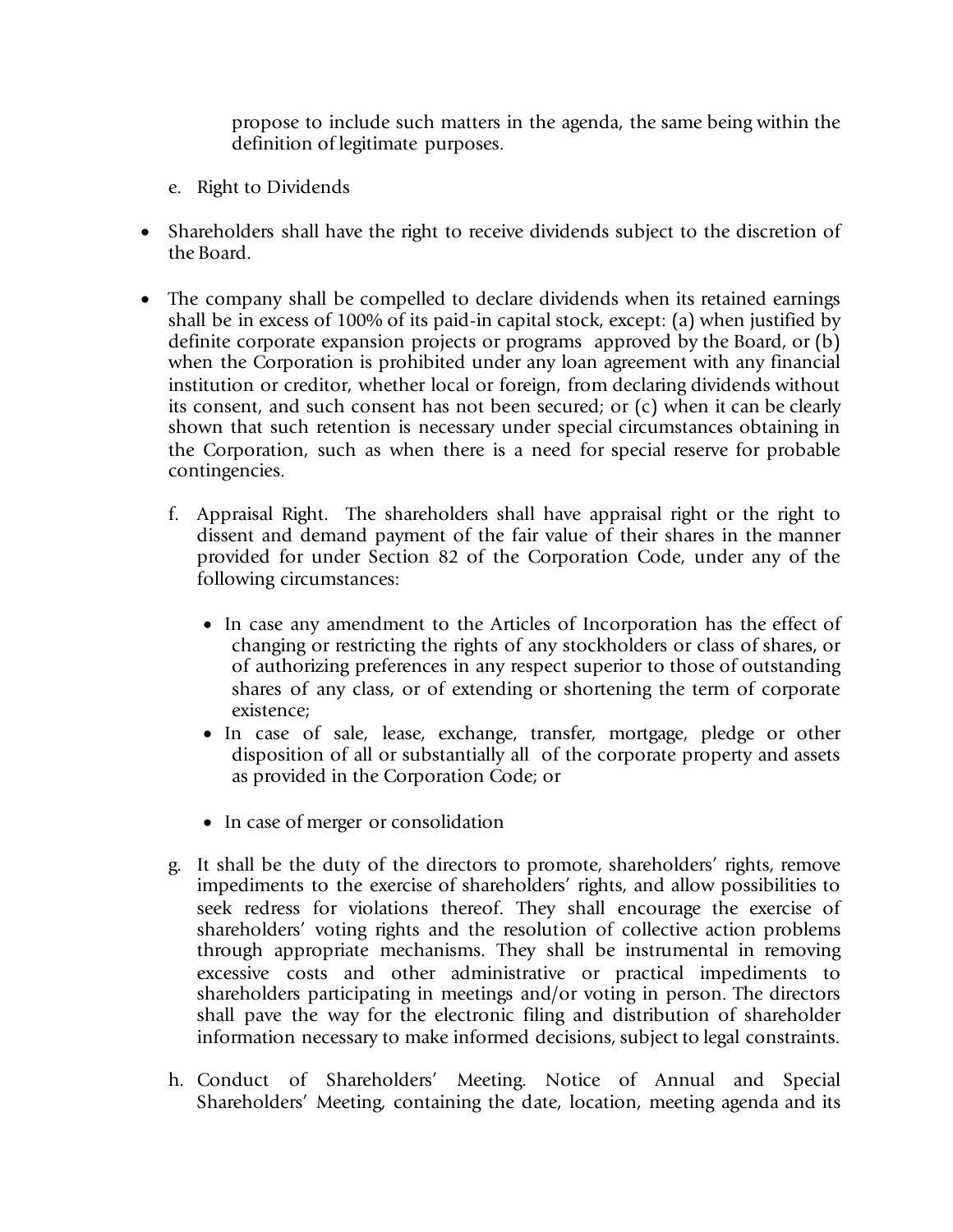rationale and explanation, and details of issues to be deliberated upon and approved or ratified at the meeting, among others, shall be sent to the shareholders at least 21 days before the scheduled meeting. After the Shareholders' Meeting, results of the votes on matters taken thereat shall be made publicly available the next working day. Minutes of the said meeting shall likewise be available on the company website within five (5) business days from the date of the meeting.

#### **VII. MONITORING AND ASSESSMENT**

- A. Each committee shall report regularly to the Board of Directors.
- B. The Compliance Officer shall establish an evaluation system to determine and measure compliance with this Manual. Any violation of the provisions of this Manual shall subject the responsible officer or employee to the appropriate penalty provided for under Part 8 of this Manual.
- C. The establishment of such evaluation system, including the features thereof, shall be disclosed in such form of report that is applicable to the Corporation. The adoption of such performance evaluation system must be covered by a Board approval.
- D. This Manual shall be subject to annual review unless the same frequency is amended by the Board.
- E. All business processes and practices being formed within any department or business unit that are not consistent with any portion of this Manual shall be revoked unless modified or upgraded to be in conformity with the Manual.

#### **VIII. PENALTIES FOR NON-COMPLIANCE WITH THE MANUAL**

- A. To strictly observe and implement the provisions of this Manual, the following penalties shall be imposed, after notice and hearing, on the company's directors, officers and staff, in case of violation of any of the provision of this Manual:
- 1. Reprimand, for a first violation;
- 2. Suspension from office, for a second violation. The duration of the suspension shall depend of the gravity of the violation;
- 3. The maximum penalty of removal from office, for a third violation.
- B. The commission of a third violation of this Manual by a member of the Board shall be a sufficient cause of his removal from directorship.